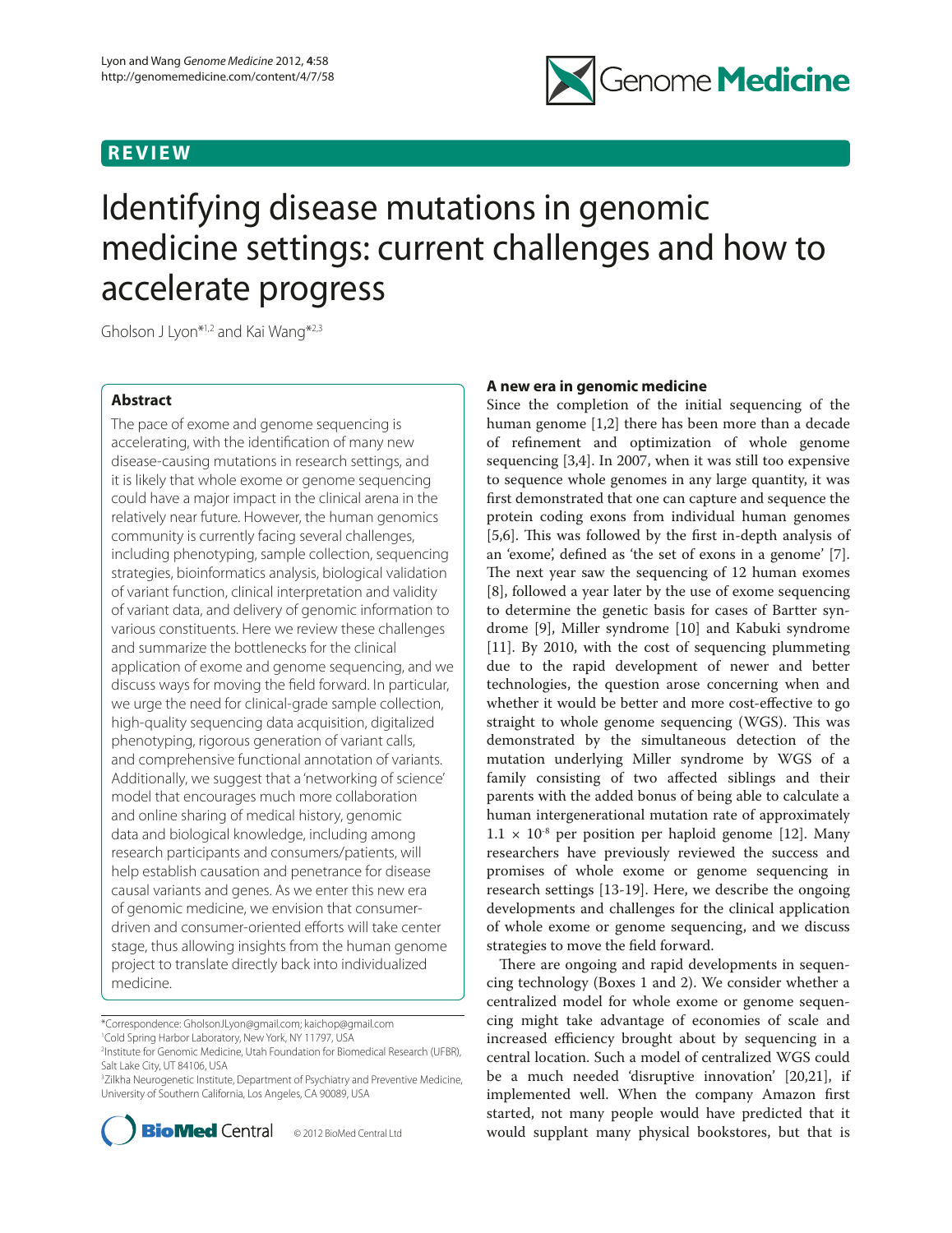#### **Box 1. Progress in the application of genome sequencing**

Researchers are currently sequencing thousands of exome and whole genomes, and the reagent costs for sequencing a whole genome may be as low as US\$1,000 in the next couple of years. However, the sequencing technologies and methods used vary widely among researchers, and it is very much an open question how long it will take to achieve what is being called a 'clinical-grade' genome. We hasten to add that even the term 'whole genome sequencing' is misleading, as there are parts of the genome that are not readily amenable to sequencing, particularly with the current short-read sequencing technologies [131]. A newly published long fragment read technology may overcome many of these issues [132]. However, consistent and reproducible interpretation of the available genomic data and translation of the genetic findings into meaningful clinical action will be the more difficult and potentially most expensive part. A new generation of sequencing platforms that performs high-throughput sequencing (HTS) has now made it possible for individual laboratories to generate enormous amounts of DNA sequence data [133]. The inclusion of transcriptome sequencing, chromatin-immunoprecipitation (ChIP) sequencing and epigenetic analyses at unprecedented resolution has enabled the detection of subtle variations such as alternative splicing of individual exons, or base-pair-level binding preferences. There is no doubt that the ongoing avalanche of sequencing data will advance functional genomics studies [134,135], human disease studies [136], population genetics studies [137], metagenomics [138], clinical diagnosis [139], as well as other areas of biomedical importance. HTS data will also provide the foundation for new strategies in systems biology and individualized medicine. The miniaturization of sequencers with the advent of Illumina's MiSeq and Life Technologies' Ion Torrent is making HTS accessible to many more customers in clinical diagnostics, although incorporating these devices into clinical workflows will require substantive testing and validation. The development of newer technologies, including nanopore sequencing [140], could bring about substantially lowered cost, increased convenience, and a potentially simplified bioinformatics pipeline with longer sequence reads. A major drawback of these technologies pertains to possibly higher error rates.

indeed what has occurred. Similarly, a company that can implement an effective centralized sequencing facility and return of genomic data via the internet or using a secure cloud computing architecture could capture a portion of consumer- and hospital-oriented WGS, perhaps augmenting the efforts of localized and academic-based sequencing centers. The industrialization of WGS could also raise the quality standards. An example of industrialization relates to the current manufacturing of oligonucleotide primers used all over the world for polymerase chain reaction (PCR): nowadays most researchers order primers from centralized companies rather than synthesizing primers at local laboratories, mainly because these companies have achieved higher quality at a reduced price. Some WGS is indeed already being performed in central locations by at least two companies: Illumina (San Diego, California, USA) and Complete Genomics (Mountain View, California, USA). The key question will be whether clinicians and hospitals will be willing to send out DNA samples to a centralized location, rather than setting up the sequencing machines and bioinformatics resources locally. A compromise might be along the lines of what has occurred with the disruptive technology magnetic resonance imaging (MRI), which has been deployed in many hospitals but also at stand-alone MRI diagnostic centers throughout the USA.

Over the past 3 years, there has been a period of primarily exome sequencing while awaiting a further decrease in cost for WGS [22]. There have now been, as of July 2012, 747 publications involving exome studies (according to PubMed searching with the term 'exome'). So far, the main achievements of exon capture and high-throughput sequencing in genomic medicine have been the identification of the causes of many clinically characterized Mendelian disorders (that is, single gene disorders). Furthermore, exome sequencing has been applied to the study of a multigenerational pedigree [23] and has also been used in molecular diagnostics (for example, to diagnose neonatal diabetes [24] and an Xlinked inhibitor of apoptosis deficiency, with the latter prompting an allogeneic hematopoietic progenitor cell transplantation with promising results [25]). In 2011, Xchromosome exon capture and sequencing was used to determine the genetic basis of a previously undescribed and idiopathic disorder, later named Ogden syndrome, which was shown to result from a defect in the aminoterminal acetylation of proteins [26]. Since that time, many other idiopathic disorders have been identified and their genetic basis determined via exome sequencing [27-30]. Many groups are also applying exome sequencing to the study of complex diseases or traits such as height, hypertension, diabetes and autism, resulting in the identification of rare variants that might play a role in human diseases [31-34].

As the cost of capturing and sequencing exomes has decreased, it has become easier to identify the genetic causes of very rare Mendelian diseases. The major caveat here is that the causative mutation must be present in the currently annotated exome, and we do not have a clear idea of how many diseases will be caused by mutations outside the exome, including in non-coding regulatory regions [35]. Informal polling of many human geneticists suggests that exome sequencing projects currently identify a truly causative variant in only about 10% to 50% of cases, although this estimate is very rough given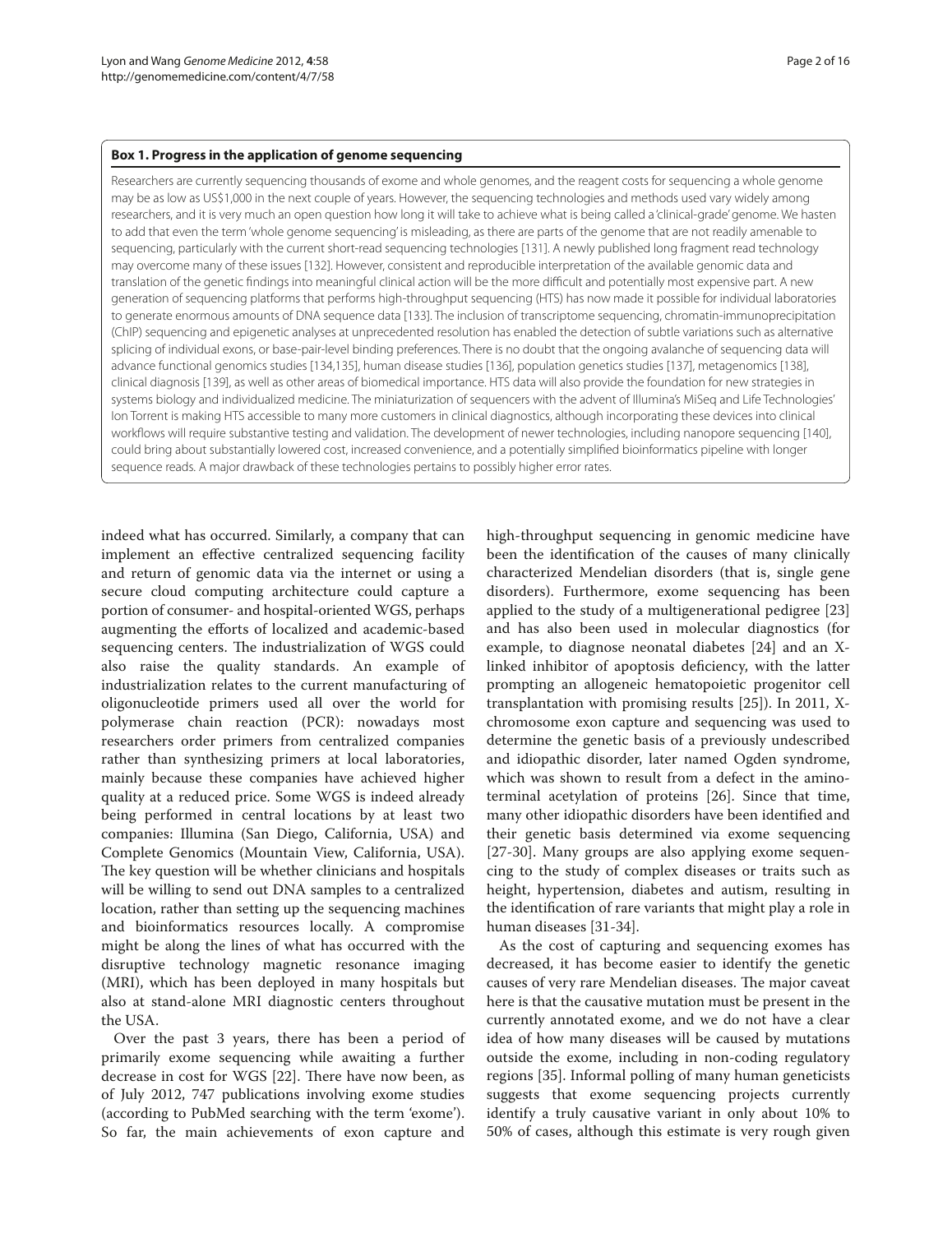In 2011, we discussed how we pursued and handled an unrelated finding emerging from exome sequencing [38], and one of us discussed the ethical, clinical and practical implications of exome and genome sequencing [141,142]. The argument has also been presented that 'there is nothing incidental about unrelated findings', and we consider the term 'incidental' to be misleading because use of this term trivializes, at least in the mind of the public, the amount of work that ought to go into figuring out causality for unrelated, unanticipated or secondary results (all of which are more suitable terms for such a finding) [143]. We are fast approaching a period in which thousands of human genomes will be sequenced, and we advocate for at least the initial germline genome of each person to be sequenced in a clinical grade manner, which includes adequate sample collection, tracking and sequencing in Clinical Laboratory Improvements Amendment (CLIA)-certified laboratories in the USA, so that researchers can return these results to research participants. Already, the company Illumina (San Diego, California, USA) has a CLIA-certified whole genome sequencing (WGS) pipeline (Box 1), and several companies, including 23andMe (Mountain View, California, USA) and Ambry Genetics (Aliso Viejo, California, USA), offer CLIA-certified whole exomes. Several academic institutions are also rapidly moving toward the implementation of CLIA-certified exome and whole genome pipelines in their facilities. We fully expect that the barrier to the clinical-grade sequencing of germline genomes, preferably from blood-derived DNA, will be substantially lower in 12 months' time, thus allowing a huge increase in such sequencing to occur. Several academic medical centers are initiating WGS projects, and we expect that this trend will increase as hospital leaders, executives and insurance companies realize that a germline genome is far cheaper than the current practice of single gene diagnostic odysseys, which can sometimes cost up to US\$100,000 and stretch over several years [144].

The current CLIA-certified WGS at Illumina is performed with an average sequencing depth of more than 30x, with more than 95% of all calls made at a depth of greater than 10 reads or more. One could also increase coverage and accuracy by sequencing the same sample on two separate platforms (for example, Illumina and Complete Genomics) and using only shared variants as determined by one variant calling platform (for example, Genome Analysis Toolkit, GATK) [145]. However, this may currently be impractical due to storage and economic considerations, although we expect that this approach could become much more plausible in the future. As an alternative, for now, one could minimize cost but increase accuracy by only using variants called by two or more variant-calling approaches on one set of sequencing data. Additionally, there are different expectations and tolerances to false positives in a research setting versus in a clinical setting, and there is therefore a need to apply different filtering strategies in different settings. There will be constant improvements with assembly and variant-calling algorithms, so that the overall accuracy of WGS will always be improving [146].

that most researchers do not publish their results (or lack thereof) when exome sequencing fails to identify a causative variant. This estimate is also crucially dependent on one's definition and threshold for proof of causation.

# **Challenges in the application of genome sequencing to identify causal mutations**

Recently published whole exome and whole genome sequencing studies have taught us a great deal about the challenges and obstacles of finding disease causal mutations. In this section, we review the recent studies and discuss their implications for the implementation of genomic medicine in clinical settings. Some of these challenges are summarized in Table 1.

# **Investigating Mendelian diseases in research or clinical settings**

Although there are successes in using genome or exome sequencing on single patients or small nuclear families to identify new causal disease mutations, these should be considered rare exceptions given that it is incredibly difficult to prove causality for any mutation (that is, that it is both necessary and sufficient to be the genetic cause) with only one affected individual. In fact, some have suggested that a prerequisite for new disease gene identification should include finding more than one mutation in one gene in more than one pedigree [36]. In

the current fragmented healthcare system, one can imagine that it can be incredibly difficult to find a second pedigree for very rare idiopathic conditions. In our own study on Ogden syndrome, we were very fortunate during peer review of our manuscript to find a second pedigree with exactly the same missense mutation, but we have yet to find an additional mutation in this same gene in a third family [26]. Most exome sequencing studies of idiopathic Mendelian diseases would benefit from a substantial collection of cases, or at least multigenerational pedigrees with two or more affected cases, especially when the disease has a dominant inheritance pattern. It is possible that behind every success story in finding new genes for Mendelian diseases, there are several unpublished failures. On the other hand, if the causal gene has already been identified for a Mendelian disease, then it is relatively straightforward to perform whole exome or genome sequencing on patients to confirm the genetic diagnosis of the disease and find potential new causal variants in the known gene. In other words, larger sample sizes are required in research settings for finding causal mutations in new genes, whereas genetic interpretation is feasible for individual patients with known Mendelian diseases in clinical settings with access to databases of known disease-causing variants [37].

Adequate sample selection for any exome or genome sequencing study is important, given that the bioinformatics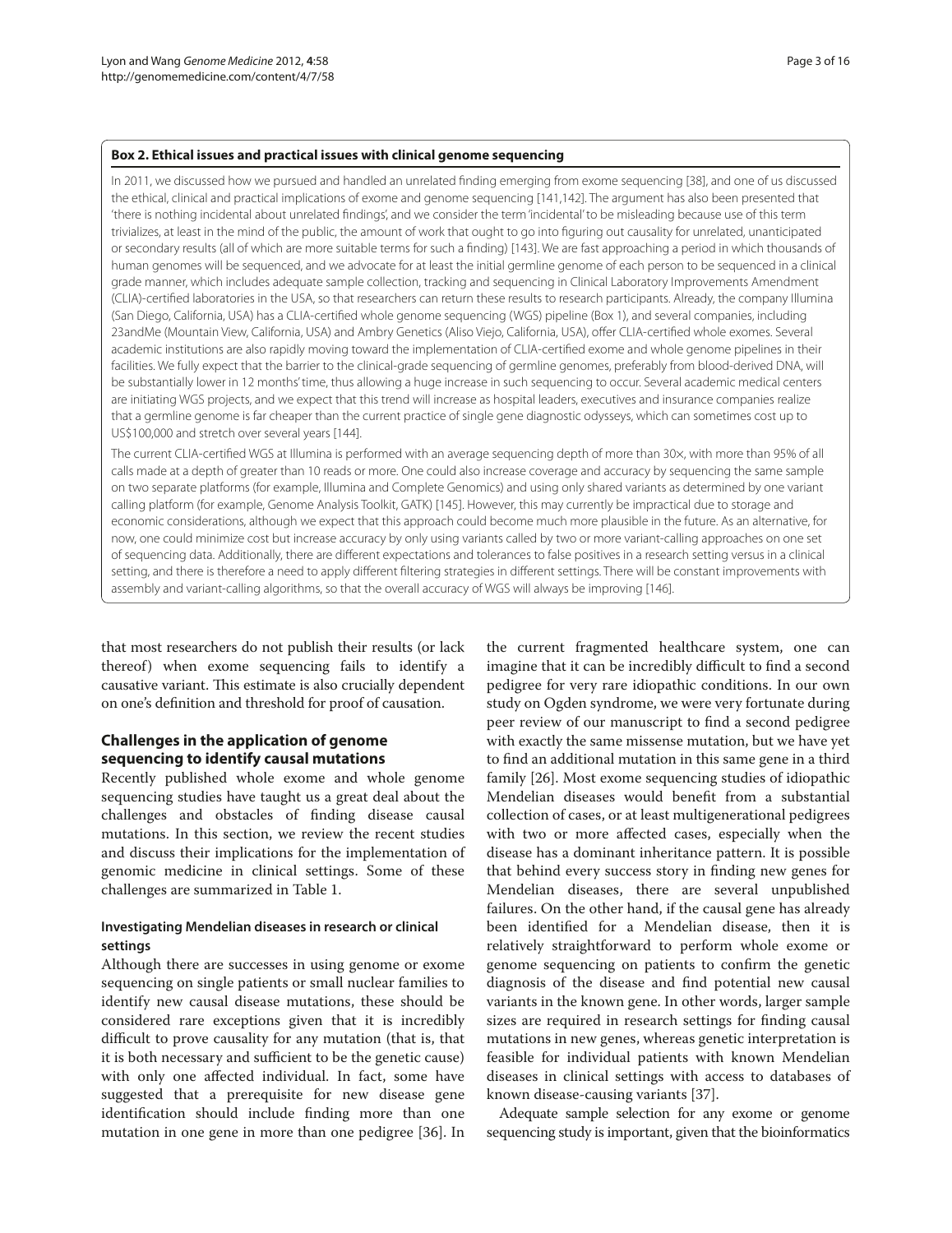| Table 1. Considerations and challenges for the identification of disease causal mutations |  |
|-------------------------------------------------------------------------------------------|--|
|-------------------------------------------------------------------------------------------|--|

| <b>Considerations</b>         |                                                                                 | Challenges                                                                                                                                                                                                                                                                                                                                                 | <b>Solutions</b>                                                                                                                                                                                                                                                                                                           |  |
|-------------------------------|---------------------------------------------------------------------------------|------------------------------------------------------------------------------------------------------------------------------------------------------------------------------------------------------------------------------------------------------------------------------------------------------------------------------------------------------------|----------------------------------------------------------------------------------------------------------------------------------------------------------------------------------------------------------------------------------------------------------------------------------------------------------------------------|--|
| Mutation detection            | Platform selection                                                              | Different sequencing platforms have<br>variable error rates                                                                                                                                                                                                                                                                                                | Increased sequencing coverage for platforms with high<br>error rates                                                                                                                                                                                                                                                       |  |
|                               | Sequencing target selection                                                     | Exome sequencing may miss regulatory<br>variants that are disease causal                                                                                                                                                                                                                                                                                   | Use whole genome sequencing when budget is not<br>a concern, or when diseases other than well-studied<br>classical Mendelian diseases are encountered                                                                                                                                                                      |  |
|                               | Variant generation                                                              | Genotype calling algorithms differ from<br>each other and have specific limitations                                                                                                                                                                                                                                                                        | Use multiple alignment and variant calling algorithms<br>and look for concordant calls. Use local assembly to<br>improve indel calls                                                                                                                                                                                       |  |
|                               | Variant annotation                                                              | Multiple gene models and multiple<br>function prediction algorithms are<br>available                                                                                                                                                                                                                                                                       | Perform comprehensive set of annotations and make<br>informed decisions; use probabilistic model for ranking<br>genes/variants                                                                                                                                                                                             |  |
|                               | Variant validation                                                              | Predicted disease causal mutations may<br>be false positives                                                                                                                                                                                                                                                                                               | Secondary validation by Sanger sequencing or capture-<br>based sequencing on specific genes/regions                                                                                                                                                                                                                        |  |
| Type of mutations             | Coding and splice variants                                                      | Many prediction algorithms are<br>available                                                                                                                                                                                                                                                                                                                | Evaluate all prediction algorithms under different<br>settings. Develop consensus approaches for combining<br>evidence from multiple algorithms                                                                                                                                                                            |  |
|                               | Untranslated region, synonymous<br>and non-coding variants                      | Little information on known causal<br>variants in databases such as HGMD                                                                                                                                                                                                                                                                                   | Improved bioinformatics predictions using multiple<br>sources of information (ENCODE data, multispecies<br>conservation, RNA structure, and so on)                                                                                                                                                                         |  |
| Specific application<br>areas | Somatic mutations in cancer                                                     | Tissues selected for sequencing may<br>not harbor large fractions of cells with<br>causal mutations due to heterogeneity;<br>variant calling is complicated by<br>stromal contamination; current<br>databases on allele frequencies do not<br>apply to somatic mutations; current<br>function prediction algorithms focus on<br>loss-of-function mutations | Sample several tissue locations for sequencing;<br>utilize algorithms specifically designed for tumor<br>with consideration for heterogeneity; use somatic<br>mutation databases such as COSMIC; develop function<br>prediction algorithms specifically for gain-of-function<br>mutations in cancer-related genes/pathways |  |
|                               | Non-invasive fetal sequencing                                                   | Variants from fetal and maternal<br>genomes need to be teased apart;<br>severe consequences when variants are<br>incorrectly detected and predicted to<br>be highly pathogenic                                                                                                                                                                             | Much increased sequence depth and more<br>sophisticated statistical approaches that best leverage<br>prior information for inferring fetal alleles; far more<br>stringent criteria to predict pathogenic variants                                                                                                          |  |
| Inheritance pattern           | Inherited from affected parents                                                 | Rare/private mutations may be neutral                                                                                                                                                                                                                                                                                                                      | Evaluate extended pedigrees and 'clans' to assess the<br>potential role of private variants                                                                                                                                                                                                                                |  |
|                               | De novo mutations from<br>unaffected parents                                    | Every individual is expected to carry<br>three de novo mutations, including<br>about one amino acid altering<br>mutation per newborn                                                                                                                                                                                                                       | Detailed functional analysis of the impacted genes                                                                                                                                                                                                                                                                         |  |
| Biological validation         | Known disease causal genes                                                      | Difficult to conclude causality when<br>a mutation is found in a well-known<br>disease causal gene                                                                                                                                                                                                                                                         | Examine public databases such as locus-specific<br>databases                                                                                                                                                                                                                                                               |  |
|                               | Previously characterized genes<br>not known to cause the disease<br>of interest | Relate known molecular function to<br>phenotype of interest                                                                                                                                                                                                                                                                                                | Evaluate loss of function by biochemical assays where<br>available                                                                                                                                                                                                                                                         |  |
|                               | Genes without known function                                                    | Difficult to design functional follow-up<br>assays                                                                                                                                                                                                                                                                                                         | Evaluate gene expression data. Use model organisms<br>to recapitulate the phenotype of interest                                                                                                                                                                                                                            |  |
| Statistical validation        | Rare diseases                                                                   | Limited power to declare association                                                                                                                                                                                                                                                                                                                       | Sequence candidate genes in unrelated patients to<br>identify additional causal variants                                                                                                                                                                                                                                   |  |
|                               | Idiopathic diseases                                                             | Lack of additional unrelated patients                                                                                                                                                                                                                                                                                                                      | Comprehensive functional follow-up of the<br>biospecimens from patients to prove causality                                                                                                                                                                                                                                 |  |
|                               | Mendelian diseases or traits                                                    | Finding rare, unrelated individuals with<br>same phenotype and same mutation<br>to help prove causality                                                                                                                                                                                                                                                    | Networking of science through online databases<br>can help find similarly affected people with same<br>phenotype and mutation                                                                                                                                                                                              |  |
| Type of phenotypes            | Mendelian forms of complex<br>diseases or traits                                | Several major-effect mutations may<br>work together to cause disease                                                                                                                                                                                                                                                                                       | Statistical models of combined effects (additive and<br>epistatic) of multiple variants within each individual                                                                                                                                                                                                             |  |
|                               | Complex diseases or traits                                                      | Many variants may contribute to<br>disease risk, each with small effect sizes                                                                                                                                                                                                                                                                              | Refrain from making predictions unless prior evidence<br>suggested that such predictive models are of practical<br>utility (for example, receiver operating characteristic<br>$>0.8$ )                                                                                                                                     |  |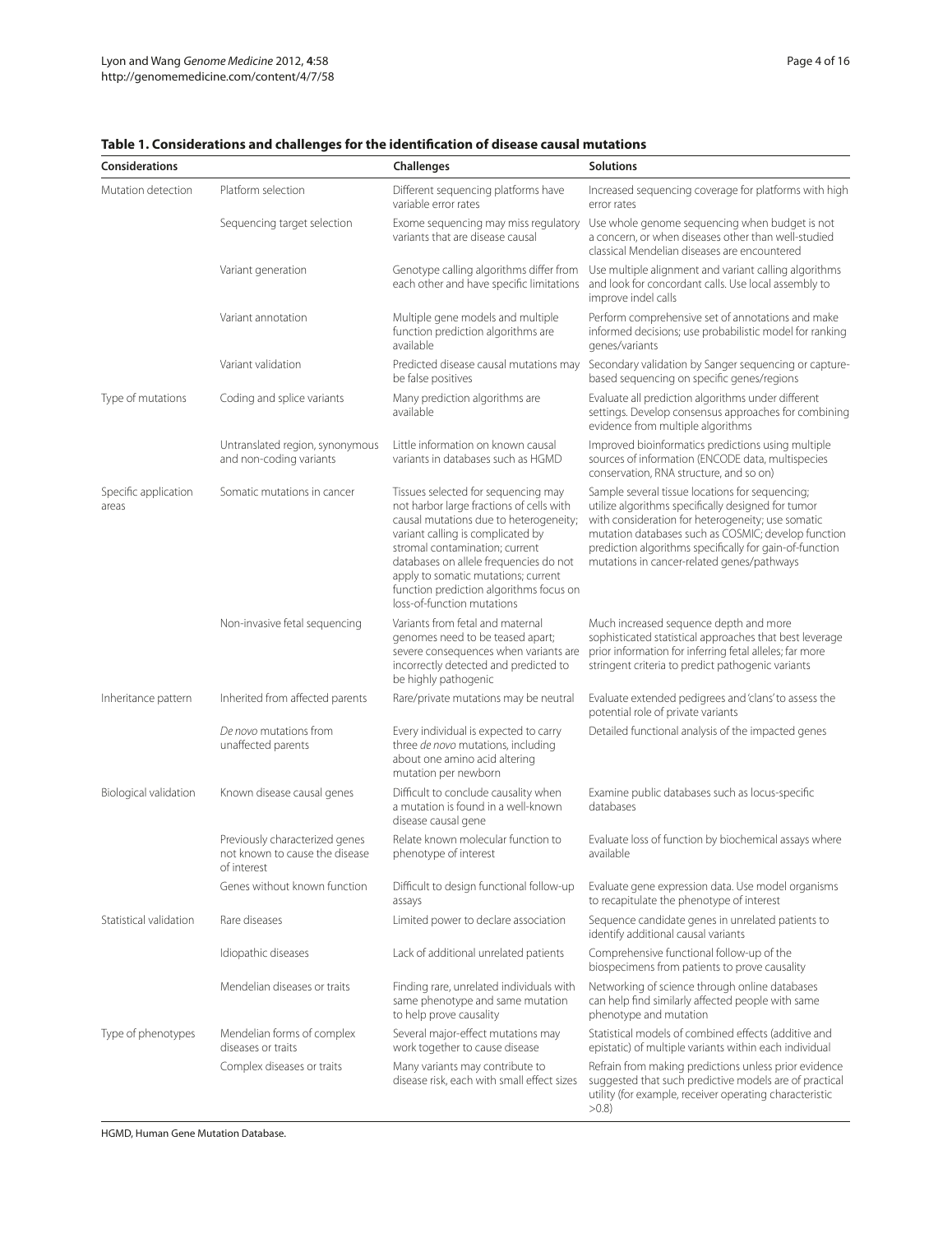analysis is aided tremendously by the appropriate selection of accurately phenotyped 'normal' or 'unaffected' individuals in a pedigree. For us, the exome sequencing of a quartet with dominantly inherited symptoms of attention-deficit hyperactivity disorder was insufficient to prove causality for any of the rare variants that we identified [38]. In contrast, for Ogden syndrome, sequencing a proband with a new idiopathic disease, presumed carrier mother, presumed carrier grandmother, unaffected brother and unaffected uncle in a pedigree allowed the identification of a potentially causative mutation, followed by confirmation with segregation analysis in affected and unaffected members of the family [26], illustrating the importance of good pedigree collections. Having access to clearly unaffected members of the family also allows one to eliminate sources of systematic error in the sequencing data by eliminating from consideration those variants also found in unaffected members [39].

# **Appropriate tissue selection**

Whole genome or exome sequencing studies typically use DNA samples derived from peripheral blood. However, several recent studies demonstrated the presence of hematopoietic mosaicism [40,41]. The extent of such hematopoietic mosaicism among the population is not well studied, and its influence on variant calls remains largely unknown. When blood samples are not available, other tissues may be used, with buccal samples being the most common due to the non-invasive sampling and the commercial availability of kits for high-quality DNA extraction. It should be noted that buccal samples may be heavily contaminated by bacterial and food content, and these facts should be considered in bioinformatics analysis and data interpretation. Additionally, other sources of DNA can also be assayed under specific settings, such as skin or hair samples in forensic settings, or bones or teeth in archeological settings, all with their own caveats for choosing sequencing and analysis strategies.

For studies on somatic mutations in cancer, a tumor sample is typically used together with a germline sample (adjacent normal tissue or peripheral blood). It should be noted that adjacent normal tissue may still contain initiating mutations that are important for subsequent cancer progression. In some cases, tumor samples are stored in formalin-fixed paraffin-embedded conditions. They can be still used in whole-genome or exome sequencing with help from commercial kits, but one should expect lower data quality, and should carefully select the sequencing platform and library construction methods, given the fragmented nature of these archival DNA samples. Additionally, some non-cancerous diseases of specific tissues may involve somatic mutations, as somatic copy number variations (CNVs) can be identified in differentiated tissues within the same human subjects

[42]. If neurological diseases such as epilepsy and schizophrenia are related to somatic mutations at specific brain regions, the evaluation of tissues at lesion sites may offer biological insights that are unattainable from peripheral blood. We discuss more about somatic mosaicism below.

# **Determining the precise phenotypic characteristics of diseases**

Over 5,000 confirmed or suspected Mendelian phenotypes have already been documented in the Online Mendelian Inheritance in Man (OMIM) database, and each of them is represented by a set of specific phenotypic features or diagnostic criteria (although admittedly there are many non-specific diseases documented there). There is also a catalog of human genetic mutations in the Human Genome Mutation Database. In clinical settings, however, the exact disease diagnosis is sometimes difficult to make due to variable expressivity of disease variants, the phenotypic similarity of some diseases and the presence of modifier genes, even for classical Mendelian diseases. It is likely that a precise characterization of each patient is best accomplished by correlating genomic information and longitudinal phenotypic information with each other, thus enabling more accurate diagnoses. In light of this, we envision that a digitalized, longitudinal and more comprehensive description of phenotypes will be especially important for accurate identification of disease genes in clinical genomic sequencing.

Many community efforts are being undertaken to accurately assess phenotypes, including the use of standardized vocabularies and/or specialized diagnostic tests to refine the precise phenotypic characteristics of diseases. In the world of electronic medical records, there are many ongoing projects to develop more precise ontologies, including a Unified Medical Language System and a Systematized Nomenclature of Medicine Clinical Terms [43]. The International Statistical Classification of Diseases and Related Health Problems 10th Revision (ICD-10) is a medical classification list developed by the World Health Organization for the coding of diseases, signs and symptoms, abnormal findings, complaints, social circumstances, and external causes of injury or diseases [44]. This classification allows more than 14,400 different codes for specific phenotypes and permits the digitalized description of phenotypic features or suspected disease traits. The Human Phenotype Ontology (HPO) project has also been proposed to address this challenge [45]. The project provides a standardized vocabulary of phenotypic abnormalities encountered in human disease. It has over 8,000 terms representing individual phenotypic anomalies and has annotated all clinical entries in OMIM with the terms of the HPO. Within specific disease areas, clinicians are also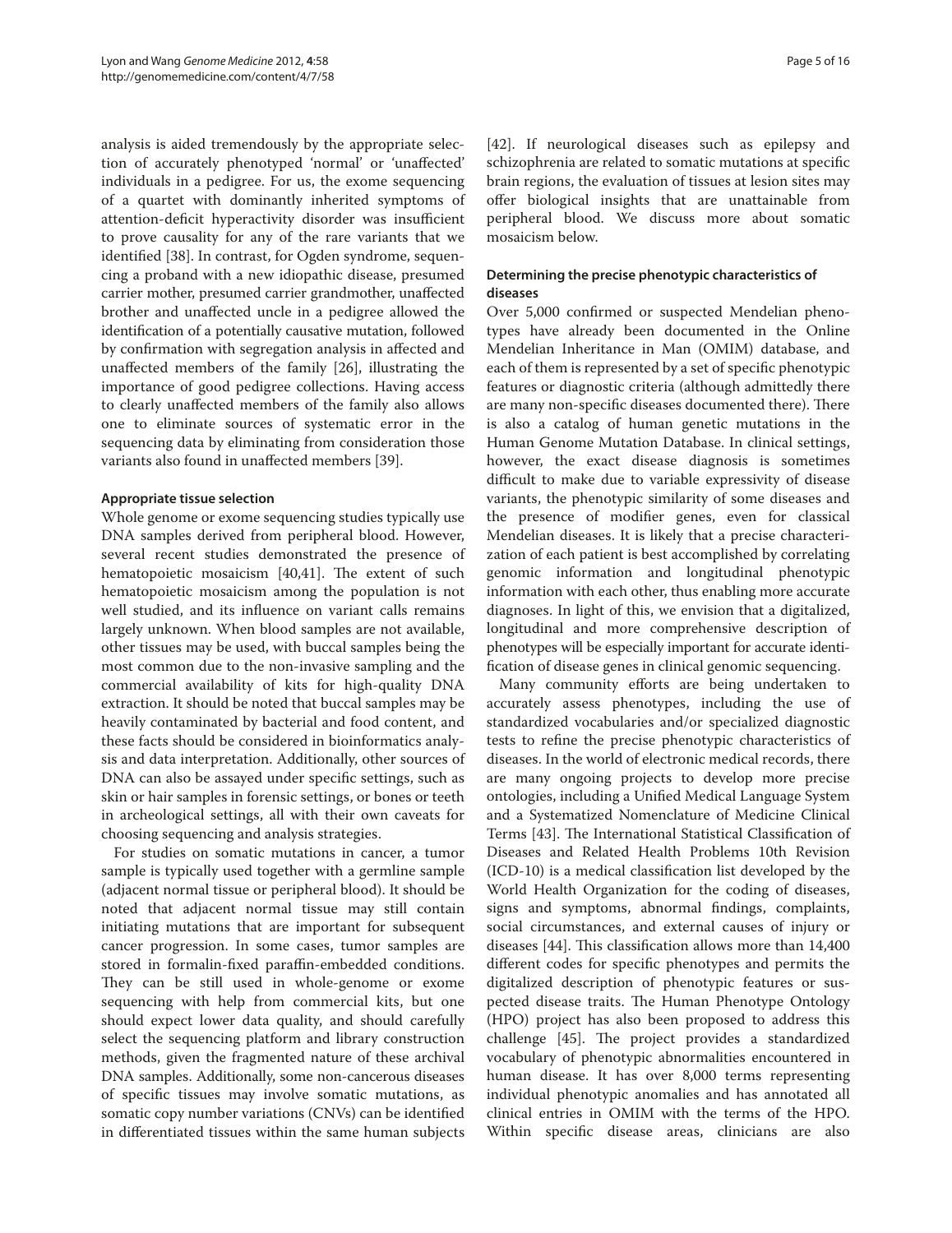developing specialized tests that better define phenotypic characteristics, especially for hard-to-diagnose diseases such as psychiatric disorders that do not depend on biochemical measurements or biopsies. For example, the Research Domain Criteria have been proposed as new ways of classifying psychopathology based on dimensions of observable behavior and neurobiological measures, thus reducing reliance on the semantics of traditionally defined disorders (such as autism, schizophrenia and bipolar disorder).

Collectively, adoption of these standardized and digitalized diagnostic criteria will help shape the phenotypic characterization of individual patients, identify specific sets of candidate diseases that may fit the phenotypic descriptions, and help to better identify and prioritize candidate genes for diseases in clinical settings. On the other hand, more refined phenotypic assessments come with the price of fewer available samples and less power to detect disease variants and genes. In practice, investigators often have to work with different factors, including being more inclusive in study design or conduct, and applying varying thresholds on phenotype during data analysis, to increase the odds of identifying disease causal genes and variants. For example, in the Kabuki syndrome study [11], the authors assessed the severity of each patient and identified the causal mutation only in the set of patients with more severe phenotypes.

# **The presence of loss of function mutations**

Loss of function (LoF) variants can be classified as those that completely ablate or decrease protein function, and include nonsense mutations, splice site-disrupting mutations, insertions or deletions that disrupt a transcript's reading frame, or deletions encompassing a large part of protein-coding sequence. A recent study showed that genomes from healthy human subjects contain many LoF variants, suggesting unexpected redundancy in the human genome [46]. This well-designed study showed that each genome typically contains approximately 100 genuine LoF variants with about 20 genes completely inactivated and the others partially inactivated [46]. Therefore, the presence of a gene with two LoF variants in a personal genome does not automatically mean that the person will have a disease phenotype.

The establishment of databases of LoF variants, together with careful evaluations of the known functional evidence in the context of the phenotypes of interest, will be required to determine if a gene with LoF mutations is truly causal, at least within particular genetic backgrounds.

### **The complexity of disease and modes of inheritance**

There are approximately 6 billion nucleotides of DNA in every cell of the human body, and there are about 50 to 75 trillion cells in each human body. This genetic complexity is further complicated by somatic mosaicism, epigenetic changes and other possible phenomena (such as heterosis, otherwise known as hybrid vigor, determined by non-mutually exclusive mechanisms like dominance complementation, overdominance and epistasis [47]). Many severe Mendelian diseases are caused by LoF variants. For example, in Kabuki syndrome, a dominantly inherited multiple malformation disorder characterized by a distinctive facial appearance, cardiac anomalies, skeletal abnormalities, and mild to moderate intellectual disability, among 32 disease mutations found in 53 families, 27 (20 nonsense mutations and 7 indels) resulted in a premature stop codon [11,48]. However, it is worth noting that many Mendelian diseases are also caused by missense mutations, with an example being Ogden syndrome, caused by a single amino acid change from a serine to a proline.

Although many Mendelian diseases can be classified as dominant, recessive, inherited or *de novo*, some Mendelian diseases or the Mendelian categories of complex diseases typically do not fall within clear-cut definitions. Instead, Mendelian forms of complex diseases can have genetic heterogeneity, including allelic heterogeneity and also heterogeneity in the mode of inheritance. For example, exome sequencing of 41 families with hypertension and electrolyte abnormalities identified two causal genes, encoding kelch-like 3 (KLHL3) and cullin 3 (CUL3) proteins [33]. However, *KLHL3* mutations were either recessive or dominant, whereas *CUL3* mutations were dominant and predominantly *de novo*. Therefore, caution should be taken when interpreting personal genomes with Mendelian forms of complex diseases, as the mode of inheritance may not be known *a priori*, and there are the combined complexities of locus heterogeneity, mixed models of transmission and *de novo* mutation. In addition, the presence of modifier genes can also have dramatic effects [49]. Somatic mosaicism is an increasingly recognized phenomenon in some diseases [50-53]. Proteus syndrome, which is characterized by the overgrowth of skin, connective tissue, brain and other tissues, was shown to be caused by a somatic activating mutation in the oncogene *AKT1*, encoding an enzyme involved in processes such as cell proliferation and apoptosis, proving that somatic mosaicism and activation of the PI3K-AKT (phosphoinositide 3-kinase - serinethreonine protein kinase) pathway underlies overgrowth and tumor susceptibility in this disorder [53]. Another group showed that ichthyosis with confetti, a severe, sporadic skin disease in humans, is associated with thousands of revertant clones of normal skin that arose from spontaneous loss via mitotic recombination of a region on chromosome 17q containing disease-causing mutations in the gene encoding keratin 10 (*KRT10*). They further suggested that either the revertant stem cell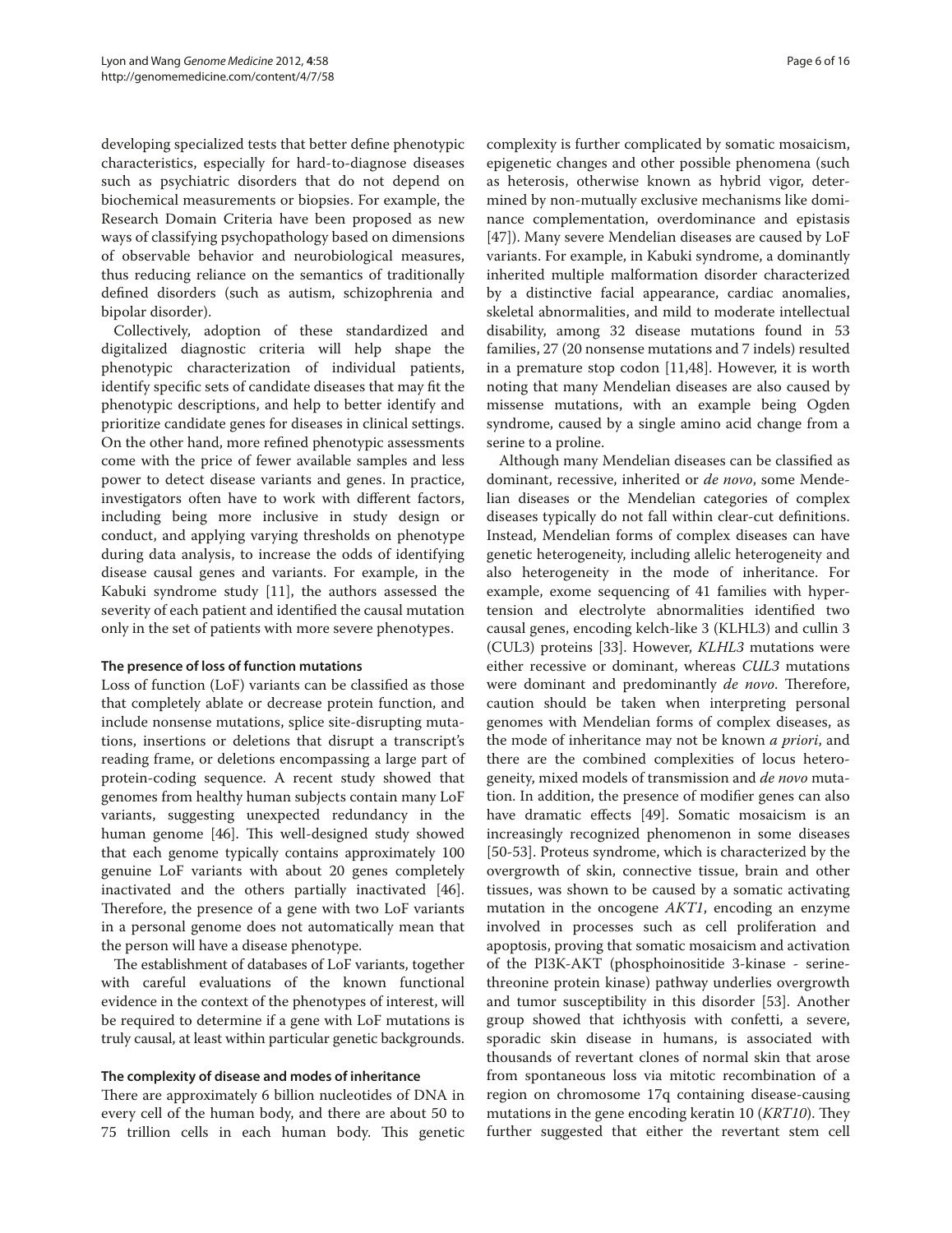clones are under strong positive selection and/or that the rate of mitotic recombination is elevated in individuals with this disorder [54]. To complicate matters further, another group showed that retrotransposition of long interspersed nuclear elements-1 (LINE-1 or L1s), which are abundant retrotransposons that comprise approximately 20% of mammalian genomes, during brain development can have an impact on gene expression and neuronal function, thereby increasing brain-specific genetic mosaicism. They further showed that L1 retrotransposition can be controlled in a tissue-specific manner and that disease-related genetic mutations can influence the frequency of neuronal L1 retrotransposition [55].

In summary, the complexity of diseases and their mode of inheritance may help us prioritize variants (such as focusing on nonsense variants that arise *de novo* for a specific disease). On the other hand, investigators should be aware of the possibility of heterogeneous patterns of disease between families when performing data analysis.

# **The need for biological validation of causality for previously uncharacterized variants**

Many novel variants will be discovered from exome and genome sequencing. In some cases, the causality is selfevident if the variant leads to severe loss of function and is located in a gene known to cause the phenotype of interest. In many other cases, especially for uncharacterized diseases and/or isolated cases, biological validation is necessary to prove the causality of the disease variants. Unfortunately, biological validation takes a substantial amount of time and effort, which can easily exceed the time taken for the original sequencing experiments. For example, a *de novo* mutation in the gene encoding sodium channel SCN8 was suspected to cause infantile epileptic encephalopathy in a single family, and the researchers analyzed biophysical properties of the mutant by current-clamp analysis in hippocampal neurons transfected with the mutant gene [56]. We identified a mutation in an amino-terminal acetyltransferase gene *NAA10* as a potential disease causal gene for Ogden syndrome, but the establishment of causality came after *in vitro* studies of the mutated protein, showing compromised amino-terminal acetylation. It was only much later that further confirmation came from a second unrelated family with the same phenotype and mutation [26]. Similarly, mutations in the heat shock protein cochaperone BCL2-associated athanogene 3 (*BAG3*) were suspected to be causal for dilated cardiomyopathy in one family, yet to truly establish the functional relevance, the researchers performed knockdown of *BAG3* in a zebrafish model and recapitulated dilated cardiomyopathy and heart failure [57]. Biological validation in cell culture or various model organisms such as zebrafish and mice can therefore be extremely important to establish

causality for uncharacterized variants and genes, particularly when mutations are only identified in one family.

# **Some previously identified disease causal variants may be false positives**

Next-generation sequencing on large human populations could now enable the establishment of databases documenting allele frequencies of genetic variants, and such databases can provide a platform to separate very rare variants (potentially causal for Mendelian diseases) from low-frequency polymorphisms. Many previously reported 'private' causal variants have now been found to be present with low allele frequencies in apparently healthy human populations and are thus unlikely to be truly causal or at least are modified by genetic background effects. For example, among 197 previously published rare variants reported as causative of dilated cardiomyopathy, 33 were also present in the National Heart, Lung, and Blood Institute-Exome Sequencing Project (NHLBI-ESP) database (composed of many subjects from a well-phenotyped population), raising the possibility that some of the variants identified as diseasecausing in sporadic dilated cardiomyopathy are either false positives or low penetrance alleles in human populations [58]. This example underscores the importance of public databases on allele frequencies from large collections of samples, such as the 1000 Genomes Project and the NHLBI-ESP projects, in helping researchers and clinicians decide on the clinical relevance of specific variants in personal genomes.

A leading example in human genetics concerning genetic background effects involves the concept of triallelism, which has been advocated to explain variable penetrance in Bardet-Biedl syndrome, a phenotype defined by the association of retinitis pigmentosa, obesity, polydactyly, hypogenitalism, renal disease and cognitive impairment [59-61]. This model of tri-allelism invokes a third allele in a separate gene as being sometimes involved in the variable expressivity of the phenotype, but this has been challenged by others [62-66], and at least one group maintains that all individuals that they have studied with two autosomal recessive mutations in the same gene have 100% penetrance, but with variable expressivity (that is, one individual might have retinitis pigmentosa only, whereas another individual might have the full-blown symptoms of Bardet-Biedl syndrome [62]). We consider that careful, longitudinal phenotyping of individuals with Mendelian diseases will be necessary for determining the true effects of modifier loci. This is one major reason why we support a 'networking of science' approach (see below), including consumer and patient engagement with various online phenotyping tools (for example, PatientsLikeMe).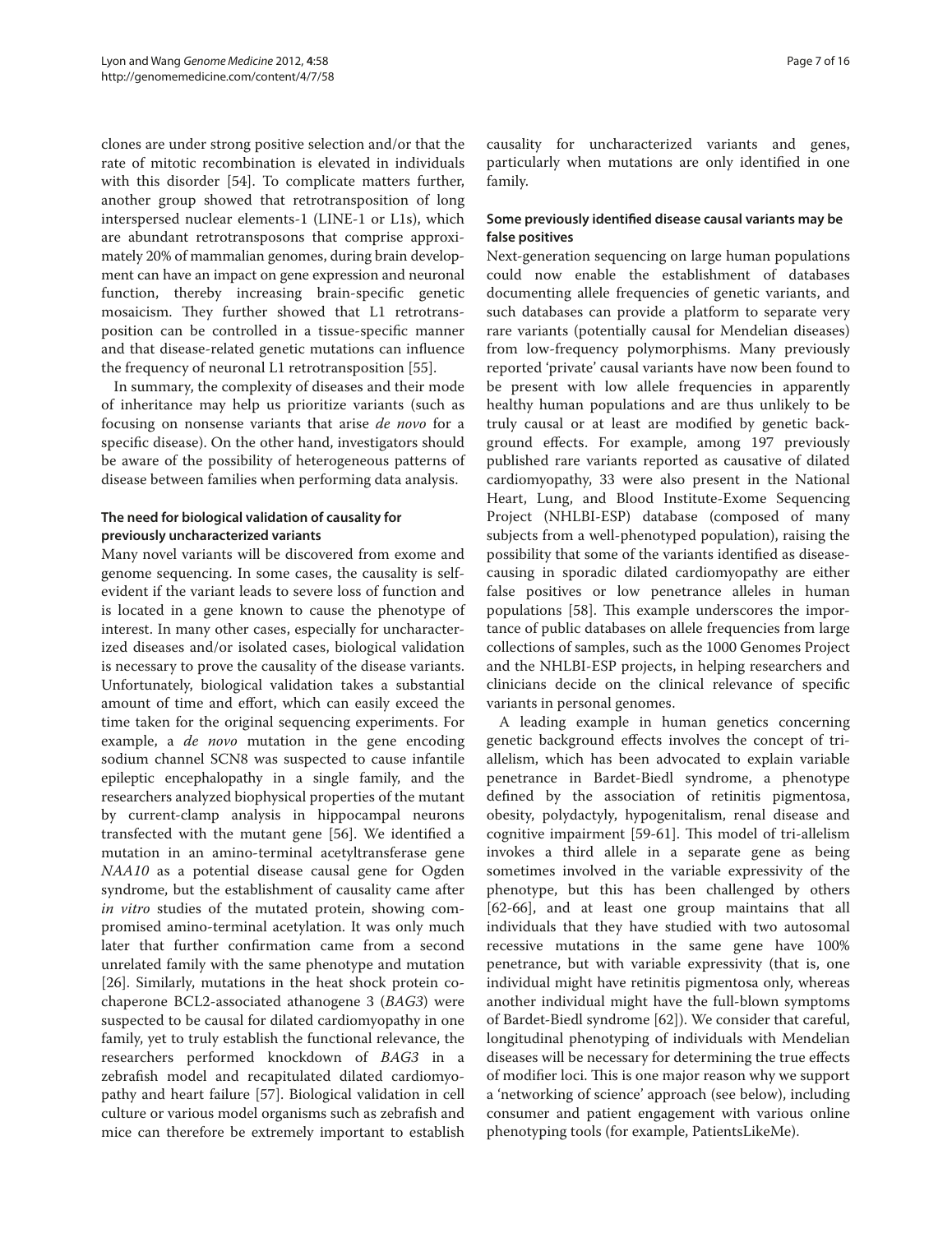# **Bioinformatics challenges in interpreting personal genomes in clinical settings**

There is a growing gap between the generation of massively parallel sequencing output and the ability to process, analyze and interpret the resulting data. New users of sequencing technologies are left to navigate a bewildering maze of base calling, alignment, assembly and analysis tools. Many software tools developed for sequencing data are not sufficiently robust and can only work on one type of data generated from one type of sequencing experiment, limiting the ability to obtain critical biological insights. Additionally, many of the academic software tools are not well maintained or documented, perhaps due to the lack of support, funding or motivation after publication of the methodology or software tools. Bridging these gaps is essential, or the coveted US\$1,000 genome will come with a US\$20,000 or US\$100,000 analysis price tag [67,68]. In fact, the challenging nature of bioinformatics prevents many biologists from embracing the new sequencing technologies because of the difficulties involved in analyzing the vast quantities of resulting data, which we refer to as the 'Genomic Deluge'.

There has been growing awareness in the genomics community of the need for novel informatics solutions, including better methods for aligning sequencing reads, variant identification, genotype calling and association tests, in order to take advantage of the massive amounts of sequencing data. In fact, dozens of short read alignment software programs are available now with different functionalities [69], as well as several single nucleotide variant and CNV calling algorithms [70]. However, in addition to identifying variants accurately, interpreting the functional impacts for large amounts of sequencing data is important to pinpoint potential disease causal genes and mutations.

Over the past 2 years, several variant annotation pipelines have been developed by many different groups [26,71-78]. In Table 2, we have summarized some current software tools that are capable of annotating genetic variants from high-throughput sequencing data. Many of these software tools include the ability to report *in silico* protein prediction scores, but they also include many more functionalities. We recognize that the community as a whole has performed extensive research on developing bioinformatic solutions for predicting the functional importance of certain classes of variants such as nonsynonymous SNPs. Despite the availability of many such algorithms, different algorithms use different information and each has its own strengths and weaknesses (Table 1). Several groups have worked on improving the various scoring systems for judging the possible extent of the deleterious effects of a mutation [79-92]. However, predictions from different algorithms typically do not agree well: for example, only 5% of deleterious predictions were found to be shared between well-known algorithms (SIFT [82], Polyphen2 [93], LRT [94]) on a data set of three human genomes [94]. One group used data from the pilot3 study of the 1000 Genomes Project, available through Genetic Analysis Workshop 17, to compare (in blinded fashion) the results of four programs (SIFT, PolyPhen, MAPP and VarioWatch) used to predict the functional relevance of variants in 101 genes. The results modestly overlapped in the range of 59.4% to 71.4%, with only 3.5% of variants classified as deleterious and 10.9% as not damaging across all four programs [83]. It has been suggested that investigators should use predictions from multiple algorithms instead of relying on a single one [94]. As a preliminary step to facilitate the process, dbNSFP (database for non-synonymous SNPs' functional predictions) was developed. It compiles prediction scores from four popular algorithms (SIFT, Polyphen2, LRT and MutationTaster [92]), along with a conservation score (PhyloP) and other related information, for every potential non-synonymous variant in the human genome. However, these annotations are far from comprehensive, and we expect that more accurate predictions may be generated using additional information. Furthermore, other classes of variants, including synonymous, UTR, splicing and intergenic variants, are much less well studied, yet recent studies highlight their potential functional significance in human disease [95-98]. Therefore, the lack of comprehensive and powerful approaches for functional prediction is impeding the progress to study newly discovered variants, especially non-coding variants, for their involvement in human disease.

With functional annotation of variants in hand, there are two general strategies for inferring candidate genes: a probabilistic scoring approach and a stepwise filtering approach (Figure 1). The former approach is conceptually more sophisticated and less likely to miss truly causal variants, but the latter approach is currently more easily interpretable by researchers and clinicians without bioinformatics skills, and is therefore more widely used. Various bioinformatics tools, including those in Table 2, offer the ability to filter variants based on user-specified criteria and help with the identification of disease genes.

### **Disease-specific assignment of functional importance**

Although all current software tools predict whether a variant is likely to be deleterious (for example, adversely affects protein or genome functionality), a more important question is whether the variant causes or modifies a certain disease of interest. For example, many genes encoding olfactory receptors are deleted in any human genome, but they can be safely ignored when analyzing Mendelian diseases. Therefore, we urge that disease- or application-specific treatment of genetic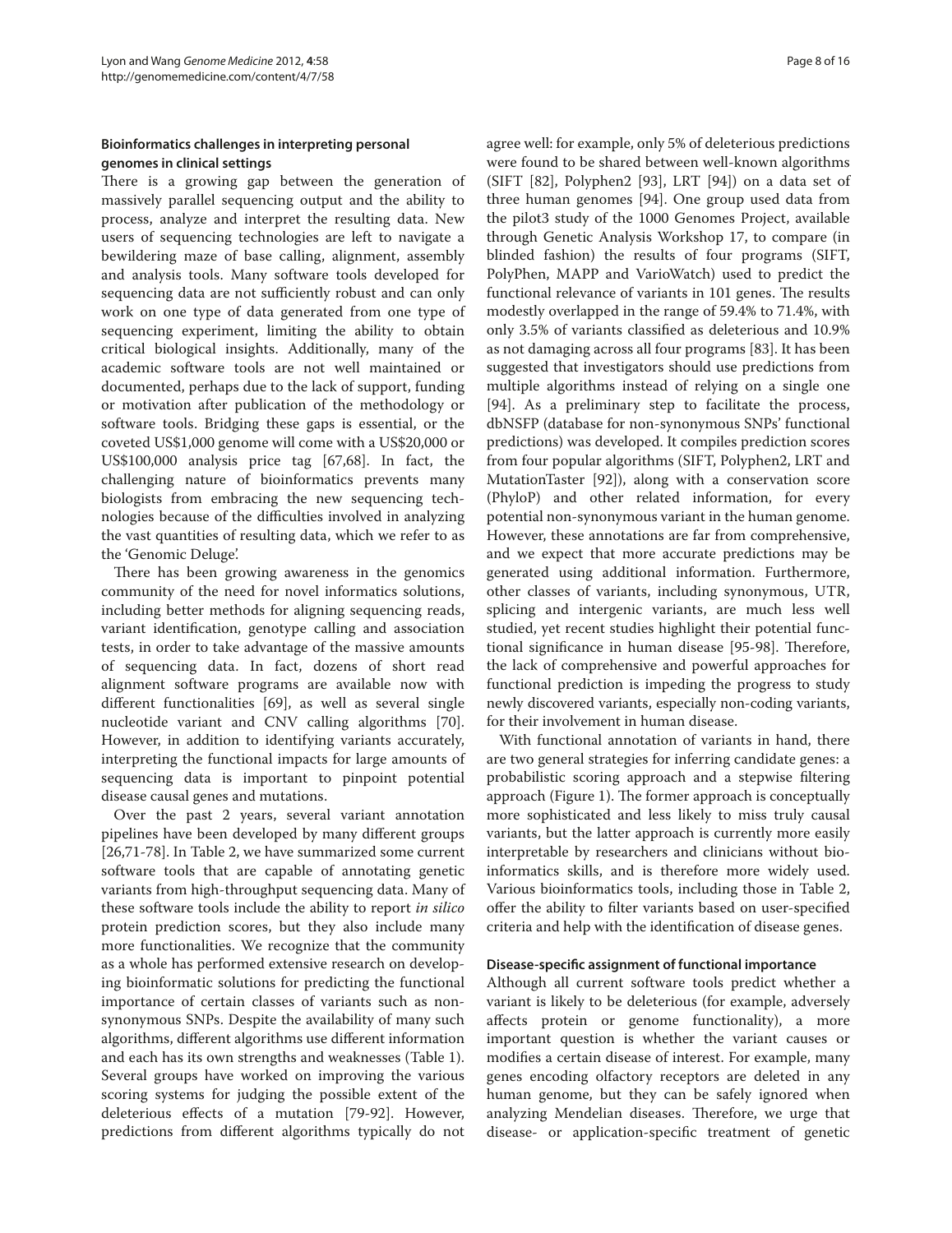| Tool                         | <b>URL</b>                                                                   | Description                                                                                                                                 | <b>Features</b>                                                                                                                                                                                 | <b>Limitations</b>                                                                                              |
|------------------------------|------------------------------------------------------------------------------|---------------------------------------------------------------------------------------------------------------------------------------------|-------------------------------------------------------------------------------------------------------------------------------------------------------------------------------------------------|-----------------------------------------------------------------------------------------------------------------|
| <b>ANNOVAR</b>               | [http://www.<br>openbioinformatics.org/<br>annovar/]                         | A software tool written in<br>Perl to perform gene-based,<br>region-based and filter-based<br>annotation                                    | Rapid and up-to-date annotations<br>for multiple species; thousands of<br>annotation types are supported                                                                                        | Requires format conversion<br>for VCF files; command line<br>interface cannot be accessed<br>by many biologists |
| AnnTools                     | [http://anntools.sourceforge.<br>net/                                        | A software tool written in<br>and CNVs                                                                                                      | Fast information retrieval by<br>Python to annotate SNVs, indels MySQL database engine; output in<br>VCF format for easy downstream<br>processing                                               | Only supports human genome<br>build 37; does not annotate<br>variant effect on coding<br>sequence               |
| Mu <sub>2</sub> a            | [http://code.google.com/p/<br>mu2a/                                          | A Java web application for<br>variant annotation                                                                                            | Web interface for users with limited<br>bioinformatics expertise; output in<br>Excel and text formats                                                                                           | Does not allow annotation of<br>indels or CNVs                                                                  |
| SeattleSeg                   | [http://snp.gs.washington.<br>edu/SeattleSeqAnnotation/]                     | A web server that provides<br>annotation on known and<br>novel SNPs                                                                         | Multiple input formats are supported; Limited annotation on indels<br>users can customize annotation tasks or CNVs                                                                              |                                                                                                                 |
| Sequence Variant<br>Analyzer | [http://www.svaproject.org/]                                                 | A graphical Java software tool<br>to annotate, visualize and<br>organize variants                                                           | Intuitive graphical user interface;<br>ability to prioritize candidate genes<br>from multiple patients                                                                                          | Functionality is not very<br>customizable; depends<br>on ENSEMBL database for<br>annotations                    |
| snpEff                       | [http://snpeff.sourceforge.<br>net]                                          | A command-line software<br>tool to calculate the effects of<br>variants on known genes such<br>as amino acid changes                        | Rapid annotation on multiple<br>species and genome builds; supports<br>multiple codon table                                                                                                     | Only supports gene-based<br>annotation                                                                          |
| <b>TRFAT</b>                 | [http://ndc.mayo.edu/mayo/<br>research/biostat/stand-alone-<br>packages.cfm] | A command-line software<br>tool with rich integration of<br>publicly available and in-house<br>developed annotations                        | An Amazon Cloud Image is available<br>for users with limited bioinformatics<br>infrastructure; offers a complete set<br>of pipelines to process FASTQ files<br>and generates annotation outputs | Only supports ENSEMBL gene<br>definition and with limited sets<br>of annotations                                |
| VAAST                        | [http://www.yandell-lab.org/<br>software/vaast.htmll                         | A command-line software tool<br>implementing a probabilistic<br>disease-gene finder to rank all<br>genes                                    | Prioritize candidate genes for<br>Mendelian and complex diseases                                                                                                                                | Main focus is disease gene<br>finding with limited set of<br>annotations                                        |
| VARIANT                      | [http://variant.bioinfo.cipf.es]                                             | A Java web application<br>for variant annotation and<br>visualization                                                                       | Intuitive interface with integrated<br>genome viewer                                                                                                                                            | Highly specific requirement<br>for internet browser; slow<br>performance                                        |
| VarSifter                    | [http://research.nhgri.nih.<br>qov/software/VarSifter/]                      | A graphical Java program<br>to display, sort, filter and sift<br>variation data                                                             | Nice graphical user interface;<br>allows interaction with Integrative<br>Genomics Viewer                                                                                                        | Main focus is variant filtering<br>and visualization with limited<br>functionality in variant<br>annotation     |
| VAT                          | [http://vat.gersteinlab.org/]                                                | A web application to annotate<br>a list of variants with respect<br>to genes or user-specified<br>intervals                                 | Application can also be deployed<br>locally; can generate image for genes<br>to visualize variant effects                                                                                       | Requires multiple other<br>packages to work; only<br>supports gene-based<br>annotation by GENCODE               |
| <b><i>wANNOVAR</i></b>       | [http://wannovar.usc.edu/]                                                   | A web server to annotate user-<br>supplied list of whole genome<br>or whole exome variants with<br>a set of pre-defined annotation<br>tasks | Easy-to-use interface for users with<br>limited bioinformatics skills                                                                                                                           | Limited set of annotation types<br>are available                                                                |

# **Table 2. A list of open-access bioinformatics software tools or web servers that can perform batch annotation of genetic variants from whole-exome/genome sequencing data\***

\*Tools that are only commercially available (such as CLC Bio, Omicia, Golden Helix, DNANexus and Ingenuity) or are designed for a specific type of variant (such as SIFT server and PolyPhen server) are not listed here. CNV, copy number variation; SNP, single nucleotide polymorphism; SNV, single nucleotide variation; VCF, variant call format.

variants is needed, beyond simple variant annotation. There are several important reasons to pursue this approach. Firstly, conventional protein functional prediction algorithms only provide a binary prediction on whether a variant is deleterious or tolerated. However, a defect in protein function does not necessarily mean that a specific phenotype will be affected and investigators often have to search for clues on the specific disease classes (for example, cancer, immunological or cardiovascular traits) that the variant may influence. With this information in hand, biologists can design experiments to test the functionality of the variants in the context of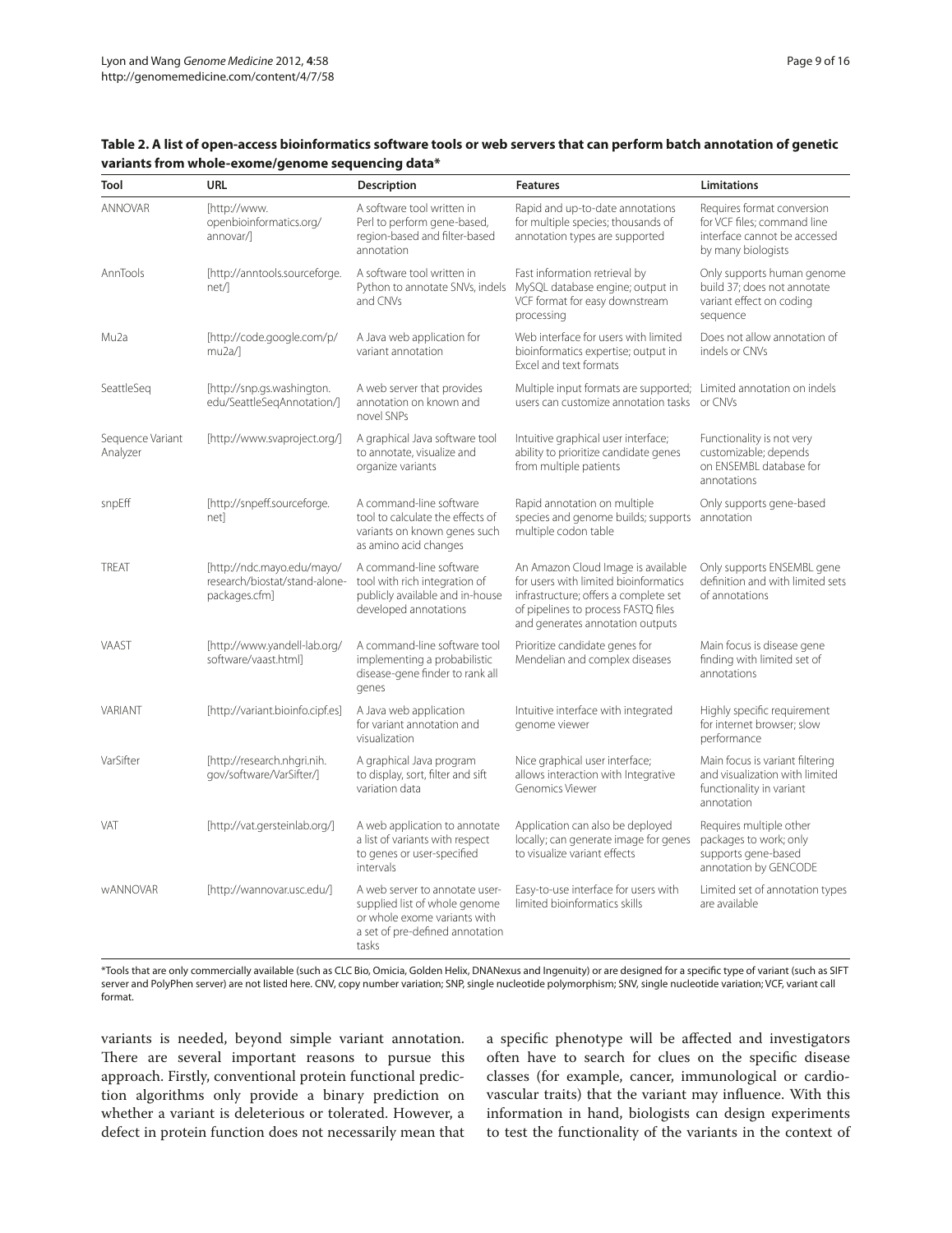

*in vivo* or *in vitro* models for the specific diseases of interest. Secondly, it is common practice to use prior knowledge of particular rare variants when trying to understand their clinical significance. For example, since the cholesteryl ester transfer protein gene, *CETP*, is associated with cardiovascular diseases [99], then any rare variants within *CETP* could more likely contribute to cardiovascular diseases, compared with other diseases. However, this is not necessarily the case. Indeed, genes can pleiotropically influence risk for multiple diseases. In fact, a single gene may influence risk for multiple diseases (for example, apolipoprotein E and heart and Alzheimer's diseases). Thirdly, for intergenic non-coding variants, large-scale projects such as ENCODE [100] provide ample amounts of tissue-specific information for assigning functional relevance. Although some enhancers and promoters are 'housekeeping' genomic elements that are active in most cell types, many enhancers, promoters, or repressors function in a tissue-specific or disease-specific

manner, and the functional relevance of intergenic variants has to be assigned accordingly. For example, active enhancers in prostate cell lines are potentially more likely to contribute to prostate cancer formation and progression than enhancers in other cell lines; indeed, the 8q24 genome-wide association study (GWAS) hit sits inside an enhancer, and this same GWAS target has already been associated with several different cancers [101-104]. Such a region has strong existing evidence for involvement in cancer and is potentially less relevant for other types of diseases, and this information could be incorporated into predicting variant function.

# **Approaches for accelerating data collection and analysis**

We have discussed various practical challenges and considerations for identifying disease-relevant mutations in genomic medicine settings, and we have highlighted some key differences compared to research settings. We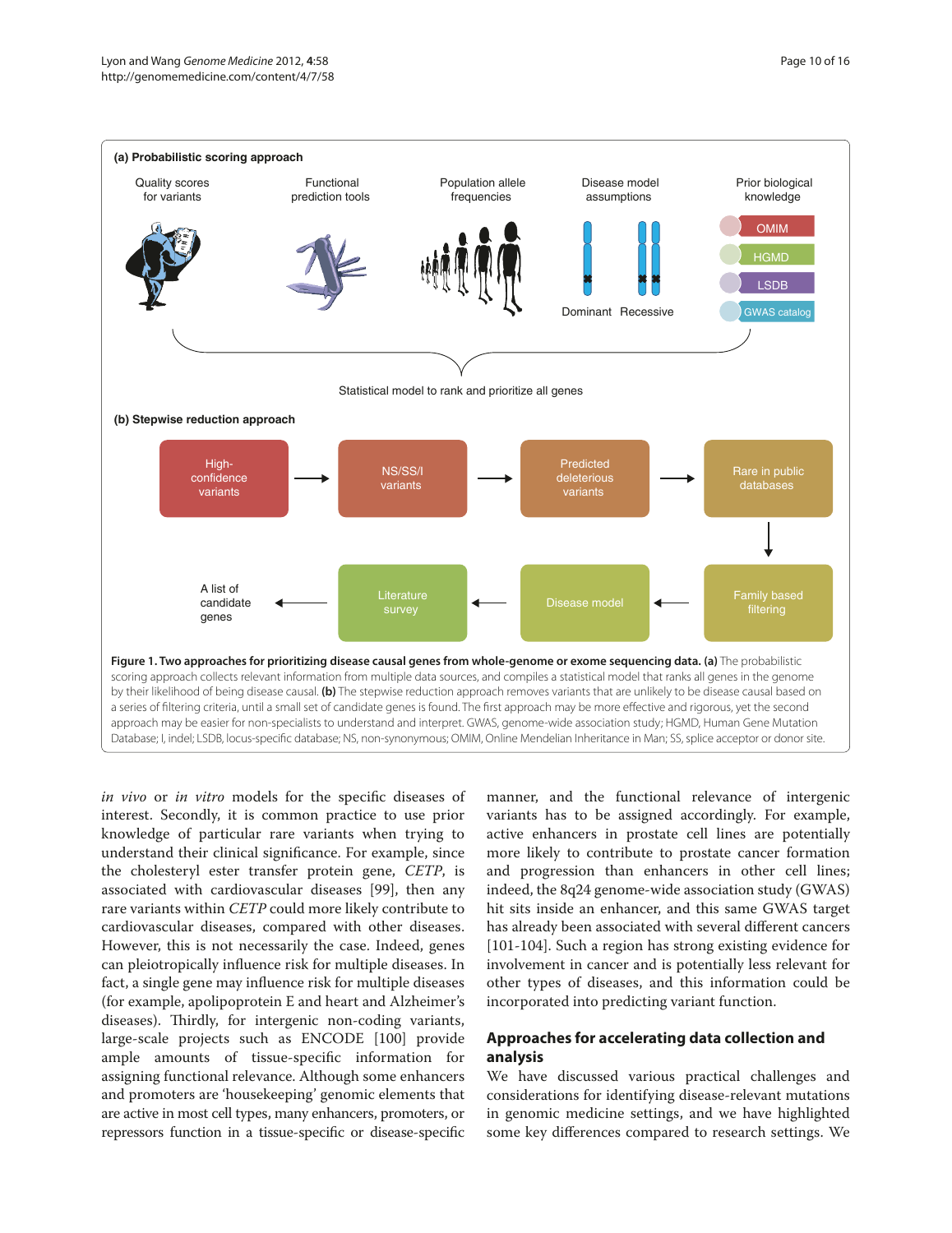have discussed ongoing community efforts to address these challenges, including clinical-grade sample collection, digitalized phenotyping, acquisition of high-quality sequencing data, rigorous generation of variant calls, comprehensive functional annotation of variants, and biological validation of variant function. In this section, we propose that additional crucial steps are needed to move the field forward and accelerate the clinical adoption of whole exome or genome sequencing. In particular, we strongly support the collaborative 'networking of science' model, which involves community efforts to identify disease mutations. We also discuss how putting more focus on families affected by specific diseases and 'clan genomics' (analysis of individuals sharing very recent ancestry) can help to improve the success of genomic medicine.

# **The 'networking of science' model**

The advent of the internet and the digital age, including the explosion of social media, is enabling an incredible increase in the amount of networking worldwide. The increased ability to collaborate on a massive scale has resulted in projects such as the HapMap project [105- 107], the 1000 Genomes Project [108] and the ENCODE project [109], just to name a few. As presented recently [110], this 'networking of science' is also giving rise to much more citizen science and online patient advocacy groups, conducting their own research with the online sharing of their own data, with an example being PatientsLikeMe [111,112]. We consider that a 'networking of science' model that encourages much more collaboration and online sharing of genomic data [113], including among the research participants and patients, will help to truly unleash the power of genome sequencing in clinical applications. This model should comprise open-access databases on the internet, including, at the very least, anonymized phenotype and genomic information. The Human Variome Project and others are working on standards for genome and variant annotation [114,115], and it will remain important to foster international collaborations between academic and commercial centers.

Networks form the basis of the scientific community, contributing to career development and the dissemination of scientific knowledge among peer groups. However, networks do not have to rely on persons whom a scientist already knows, and networks may indeed accelerate collaborative research with anonymous peers, citizen scientists, research participants and patients. In the genomic medicine setting, where each individual's expertise and knowledge may only focus on one part of the genome (such as for specific genes or diseases), network-based collaborative investigation may become especially important. One major obstacle to the implementation of 'networked genomic medicine' will be privacy concerns, as there are many cultural, political and legal obstacles to the sharing of genetic data, only some of which have been partially alleviated in the USA with the Genetic Information Nondiscrimination Act of 2008. There are also major problems with the entire electronic medical record system in the USA, most recently articulated in a succinct commentary [116]. It is perhaps naive to expect that these obstacles can be overcome within the next 20 years, and it may very well be the case that there might be a 50-year time horizon on the secure implementation of clinical genomics and individualized medicine. We certainly hope that every newborn will have the vast majority of their genome sequenced and digitally available by the year 2062.

# **Online sharing of genomic data, phenotype data and biological knowledge**

Traditionally, online sharing of genomic data has been restricted to healthy human subjects (such as the 1000 Genomes Project) due to potential regulatory concerns. Recently, online sharing of patients' data, including medical history, diagnosis and genome sequence information, has been increasingly recognized as important for advancing collaborative scientific efforts [111,112]. For example, Complete Genomics has now shared genome sequence information for four anonymous patients with breast cancer online [117]. The San Antonio 1000 Cancer Genome Project is planning to share medical history as well as complete DNA sequencing for 1,000 cancer patients online [118]. Additionally, many individuals are brave enough to post their own genome data in blogs or personal websites, letting the whole world gain unrestricted access [119,120]. These types of online genomic data sharing for disease populations or healthy subjects will undoubtedly arouse interest from experts in different scientific areas, and allow them to apply their expertise to find better ways to examine genomic information.

In addition to sharing of genotype or phenotype data, we expect that collaborative online annotation of disease genes and disease variants may supplement current bioinformatics solutions. The possibility to build a genefunction wiki was proposed in 2006 [121] and several such wiki implementations were established several years later [122,123]. Given that different researchers or clinicians have different areas of expertise, it is possible that collaborative annotation of disease-relevant variants can accelerate the pace of variant prioritization with respect to specific disease phenotypes (much like the 'literature review' procedure in Figure 1 performed by the community). Frameworks of collaborative variant annotation already exist, including OMIM and GeneTalk [124], though OMIM is currently limited only to a small group of experts. It is foreseeable that the collective brainpower from the worldwide community of scientists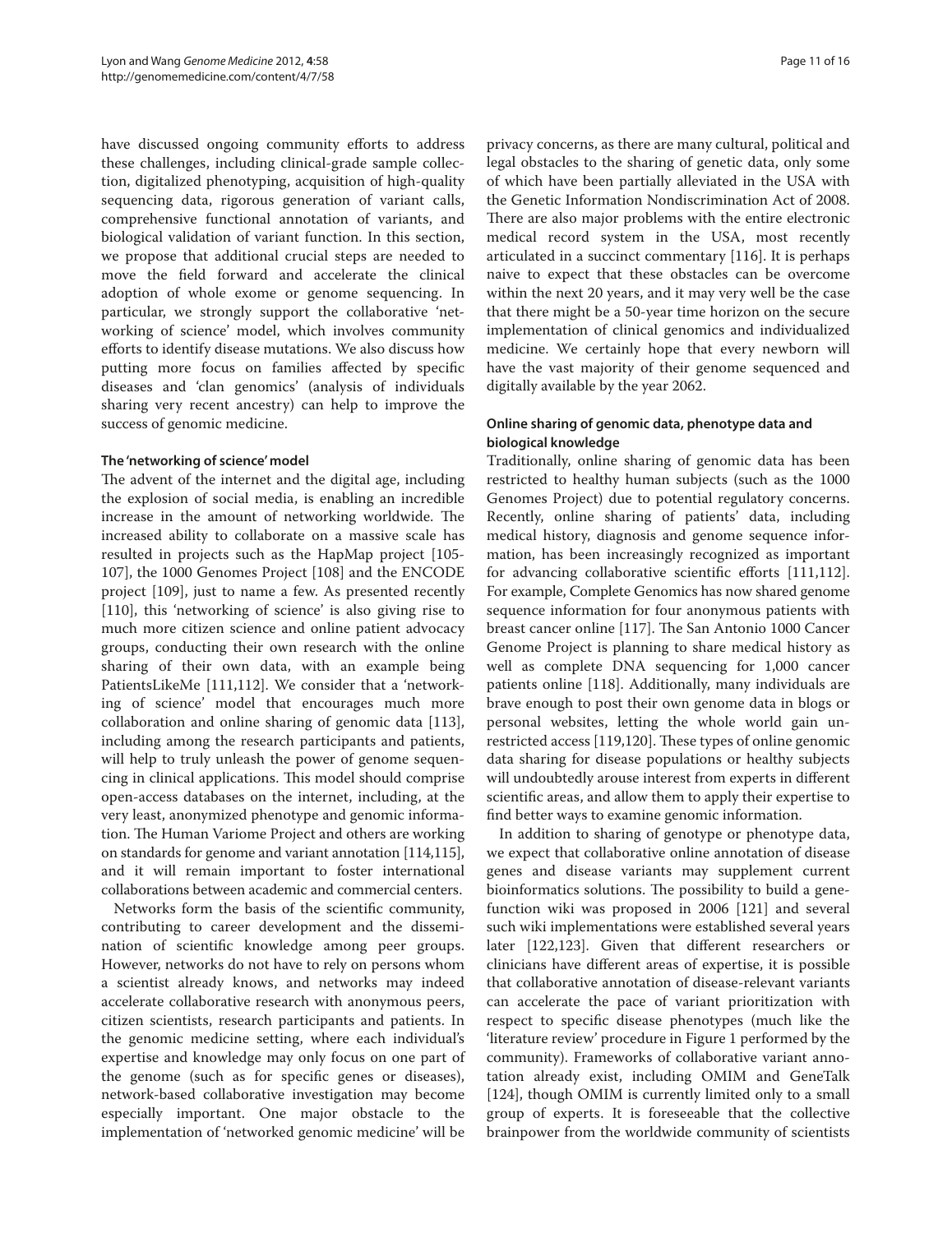and citizens, through online annotation of disease variants, may significantly facilitate the annotation of disease causal mutations in clinical settings.

One can imagine that in the not too distant future, each person's omics information (for example, genome, methylome, transcriptome and proteome), or at least whole genome DNA variants, will be sequenced at birth and automatically deposited onto a secure website, perhaps in a centralized location with massive online storage space. In such a setting, each individual will be able to review pertinent genetic findings at any time, including any rare variants shown to increase the risk of any diseases by at least ten-fold or greater within the 'clan' or population substructure of that particular individual [125,126]. Such participant-centric initiatives might also help to empower individuals with their own genomic data [127]. This will be further enabled by adequate ancestry and family history tracking, and one can already see that this is possible with social networking (for example, Twitter, Facebook or similar incarnations) and the current efforts of companies like 23andMe and Ancestry.com.

Lastly, there is an increasing movement for genomic data and samples to belong to the person from which they are derived, and this concept of 'portable legal consent' is being championed by Sage Bionetworks [113]. We acknowledge the possible security concerns that people have to face, if they choose to release genomic data online, just as people currently have to maintain the security of their social security numbers and other identifiable information. We consider that it might be impossible to maintain complete de-identification of genomic DNA in the face of potential 'genomic hackers', but the benefits far outweigh potential risks, at least for families with devastating diseases. Increased security is one possible reason to support (or even require) a more centralized and industrialized whole germline genome clinical sequencing effort, although we fully realize that this will likely not occur in the absence of regulation at the federal level.

# **The focus on diseases in families and 'clans'**

In research settings, a research participant's questionnaire is assessed and then samples of blood or saliva are obtained, with the samples kept in a de-identified manner among those of many other study participants. In comparison, in genomic medicine settings, we emphasize that it is extremely important to put more focus and effort on families with diseases. Ultimately, the families, rather than researchers or research funders, are those who will benefit most from clinical genomic sequencing efforts, and they have a strong desire to find diseaserelevant mutations and advance scientific discovery regarding these mutations. A second reason to focus on families is that the ability to build up personal relationships with families will help to obtain further support from these families for research efforts. This becomes especially important in light of the need to perform biological validation of genetic findings, as this will likely require the assessment of additional biospecimens, including blood, skin fibroblasts, urine, or any other tissues that might be of interest for investigating the role of genetic variants. Furthermore, the patients' families may help to recruit additional family members, including remote members who share very recent family history, for further genetic research, and this might help to separate truly disease causal variants from private but neutral variants in the family.

This idea can be extended to the concept of 'clan genomics' [125,126], which posits that there are unique combinations of rare variants in recent family lineages, playing a causative role in disease. In other words, recently arisen rare variants shared by a clan are more likely to be disease causal, compared with older common variants shared by a population or ethnicity group, particularly as such variants are too new to have been culled by natural selection. Therefore, for a specific patient, it is more important to consider the recent 'genetic history' of the patient's extended pedigree or clan, rather than their overall ethnic background. Genome sequencing on clans of subjects with elevated disease risks, such as on the Micronesian island of Kosrae [128] and Old Order Amish pedigree [129], may offer more important biological insights for identifying majoreffect disease genes and variants.

# **Conclusions**

We have reviewed here the explosive growth of exome and genome sequencing, highlighting the progress and challenges of applying these technologies to find and catalog disease mutations in genomic medicine settings. At some point, we will reach a tipping point in which it will be more cost-effective to sequence a whole genome rather than a collection of candidate genes or even large candidate gene panels or exomes. With the ongoing efforts to further reduce the cost of sequencing and improve the quality and bioinformatic analysis of sequencing data, the challenge in proving genetic causality will become more salient. In addition to improved bioinformatic and experimental approaches, this can be facilitated by a 'networking of science' model that requires collaborative efforts, and also by focusing on families in large pedigrees or the 'clan genomics' of subjects sharing recent genetic history. Forging strong ties with and among families will also enable access to other tissues to study newly discovered loci with many emerging technologies. As we enter this new period of individualized medicine [130], we expect that consumer-driven and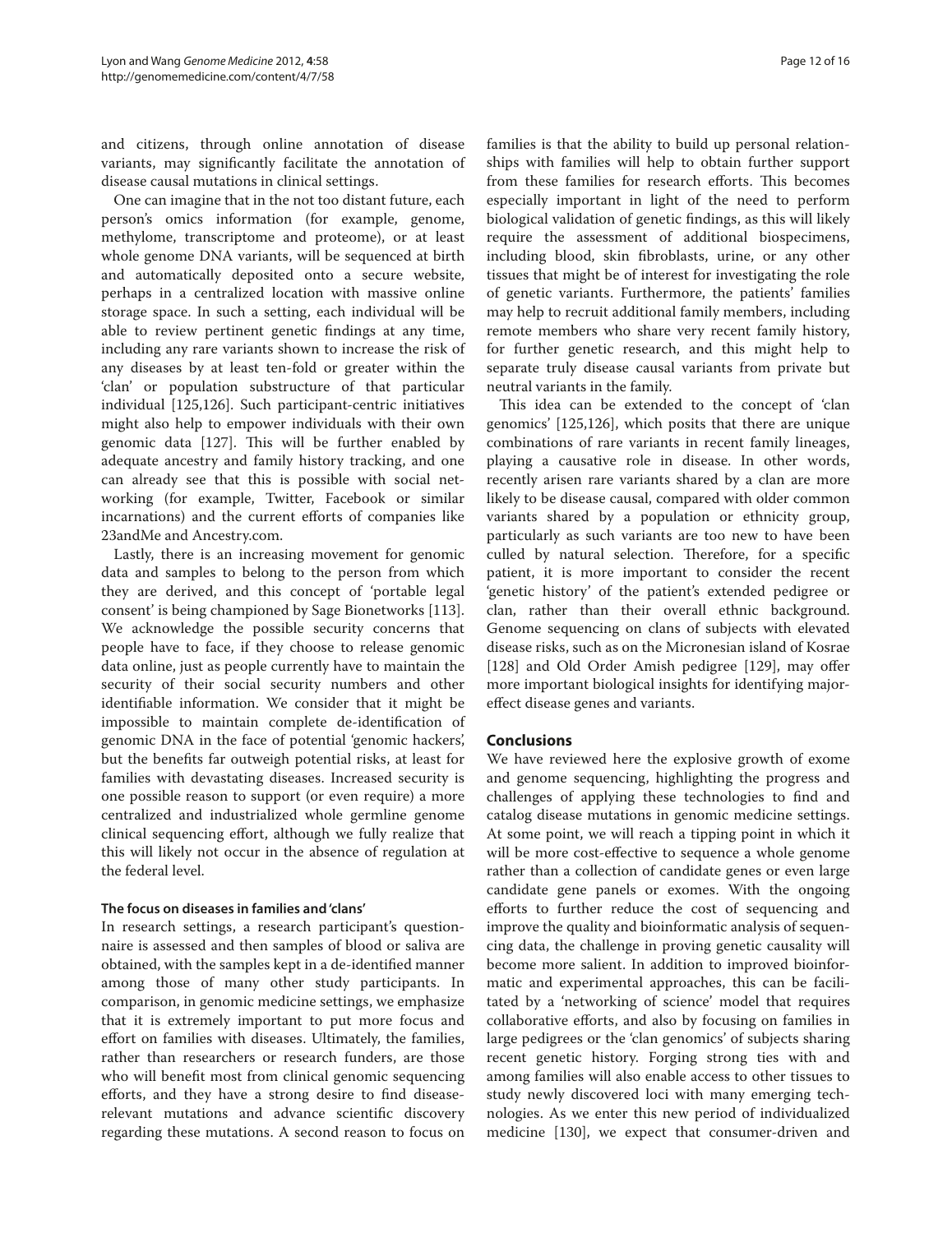# consumer-oriented efforts will allow translation of the human genome project directly back to each individual.

#### **Abbreviations**

CNV, copy number variant; GWAS, genome-wide association study; HPO, Human Phenotype Ontology; HTS, high-throughput sequencing; LoF, loss of function; MRI, magnetic resonance imaging; NHLBI-ESP, National Heart, Lung, and Blood Institute-Exome Sequencing Project; OMIM, Online Mendelian Inheritance in Man; PCR, polymerase chain reaction; UTR, untranslated region; WGS, whole genome sequencing.

#### **Competing interests**

The authors declare that they have no competing interests.

#### **Acknowledgements**

We apologize to those whose work we could not cite due to reference limitations. We thank Peter Krawitz, Degui Zhi, Shane McCarthy, Jason O'Rawe, Edwin Nyambi, Reid Robison and three anonymous reviewers for helpful comments and suggestions for the manuscript. GJL is supported by funds from the Stanley Institute for Cognitive Genomics at Cold Spring Harbor Laboratory. KW is supported by NIH grant number HG006465.

#### Published: 26 July 2012

#### **References**

- 1. Lander ES, Linton LM, Birren B, Nusbaum C, Zody MC, Baldwin J, Devon K, Dewar K, Doyle M, FitzHugh W, Funke R, Gage D, Harris K, Heaford A, Howland J, Kann L, Lehoczky J, LeVine R, McEwan P, McKernan K, Meldrim J, Mesirov JP, Miranda C, Morris W, Naylor J, Raymond C, Rosetti M, Santos R, Sheridan A, Sougnez C, *et al*.: Initial sequencing and analysis of the human genome. *Nature* 2001, 409:860-921.
- 2. Venter JC, Adams MD, Myers EW, Li PW, Mural RJ, Sutton GG, Smith HO, Yandell M, Evans CA, Holt RA, Gocayne JD, Amanatides P, Ballew RM, Huson DH, Wortman JR, Zhang Q, Kodira CD, Zheng XH, Chen L, Skupski M, Subramanian G, Thomas PD, Zhang J, Gabor Miklos GL, Nelson C, Broder S, Clark AG, Nadeau J, McKusick VA, Zinder N, *et al*.: The sequence of the human genome. *Science* 2001, 291:1304-1351.
- 3. Venter JC: Genome-sequencing anniversary. The human genome at 10: successes and challenges. *Science* 2011, 331:546-547.
- 4. Lander ES: Initial impact of the sequencing of the human genome. *Nature* 2011, 470:187-197.
- 5. Hodges E, Xuan Z, Balija V, Kramer M, Molla MN, Smith SW, Middle CM, Rodesch MJ, Albert TJ, Hannon GJ, McCombie WR: Genome-wide in situ exon capture for selective resequencing. *Nat Genet* 2007, 39:1522-1527.
- 6. Albert TJ, Molla MN, Muzny DM, Nazareth L, Wheeler D, Song X, Richmond TA, Middle CM, Rodesch MJ, Packard CJ, Weinstock GM, Gibbs RA: Direct selection of human genomic loci by microarray hybridization. *Nat Methods* 2007, 4:903-905.
- 7. Ng PC, Levy S, Huang J, Stockwell TB, Walenz BP, Li K, Axelrod N, Busam DA, Strausberg RL, Venter JC: Genetic variation in an individual human exome. *PLoS Genet* 2008, 4:e1000160.
- 8. Ng SB, Turner EH, Robertson PD, Flygare SD, Bigham AW, Lee C, Shaffer T, Wong M, Bhattacharjee A, Eichler EE, Bamshad M, Nickerson DA, Shendure J: Targeted capture and massively parallel sequencing of 12 human exomes. *Nature* 2009, 461:272-276.
- 9. Choi M, Scholl UI, Ji W, Liu T, Tikhonova IR, Zumbo P, Nayir A, Bakkaloglu A, Ozen S, Sanjad S: Genetic diagnosis by whole exome capture and massively parallel DNA sequencing. *Proc Natl Acad Sci U S A* 2009, 106:19096-19101.
- 10. Ng SB, Buckingham KJ, Lee C, Bigham AW, Tabor HK, Dent KM, Huff CD, Shannon PT, Jabs EW, Nickerson DA, Shendure J, Bamshad MJ: Exome sequencing identifies the cause of a mendelian disorder. *Nat Genet* 2010, 42:30-35.
- 11. Ng SB, Bigham AW, Buckingham KJ, Hannibal MC, McMillin MJ, Gildersleeve HI, Beck AE, Tabor HK, Cooper GM, Mefford HC, Lee C, Turner EH, Smith JD, Rieder MJ, Yoshiura K, Matsumoto N, Ohta T, Niikawa N, Nickerson DA, Bamshad MJ, Shendure J: Exome sequencing identifies MLL2 mutations as a cause of Kabuki syndrome. *Nat Genet* 2010, 42:790-793.
- 12. Roach JC, Glusman G, Smit AF, Huff CD, Hubley R, Shannon PT, Rowen L, Pant KP, Goodman N, Bamshad M, Shendure J, Drmanac R, Jorde LB, Hood L, Galas DJ: Analysis of genetic inheritance in a family quartet by whole-genome

sequencing. *Science* 2010, 328:636-639.

- 13. Gilissen C, Hoischen A, Brunner HG, Veltman JA: Disease gene identification strategies for exome sequencing. *Eur J Hum Genet* 2012, 20:490-4907.
- 14. Biesecker LG, Shianna KV, Mullikin JC: Exome sequencing: the expert view. *Genome Biol* 2011, 12:128.
- 15. Shendure J: Next-generation human genetics. *Genome Biol* 2011, 12:408. 16. Oetting WS: Exome and genome analysis as a tool for disease
- identification and treatment: The 2011 human genome variation society scientific meeting. *Hum Mutat* 2012, 33:586-590.
- 17. Ku CS, Cooper DN, Polychronakos C, Naidoo N, Wu M, Soong R: Exome sequencing: dual role as a discovery and diagnostic tool. *Ann Neurol* 2012, 71:5-14.
- 18. Singleton AB: Exome sequencing: a transformative technology. *Lancet Neurol* 2011, 10:942-946.
- 19. Cooper GM, Shendure J: Needles in stacks of needles: finding diseasecausal variants in a wealth of genomic data. *Nat Rev Genet* 2011, 12:628-640.
- 20. Christensen CM, Grossman JH, Hwang J: *The Innovator's Prescription: a Disruptive Solution for Health Care.* New York: McGraw-Hill; 2009.
- 21. Drmanac R: The advent of personal genome sequencing. *Genet Med* 2011, 13:188-190.
- 22. Teer JK, Mullikin JC: Exome sequencing: the sweet spot before whole genomes. *Hum Mol Genet* 2010, 19:R145-151.
- 23. Hedges DJ, Burges D, Powell E, Almonte C, Huang J, Young S, Boese B, Schmidt M, Pericak-Vance MA, Martin E, Zhang X, Harkins TT, Züchner S: Exome sequencing of a multigenerational human pedigree. *PLoS One* 2009, 4:e8232.
- 24. Bonnefond A, Durand E, Sand O, De Graeve F, Gallina S, Busiah K, Lobbens S, Simon A, Bellanné-Chantelot C, Létourneau L, Scharfmann R, Delplanque J, Sladek R, Polak M, Vaxillaire M, Froguel P: Molecular diagnosis of neonatal diabetes mellitus using next-generation sequencing of the whole exome. *PLoS One* 2010, 5:e13630.
- 25. Worthey EA, Mayer AN, Syverson GD, Helbling D, Bonacci BB, Decker B, Serpe JM, Dasu T, Tschannen MR, Veith RL, Basehore MJ, Broeckel U, Tomita-Mitchell A, Arca MJ, Casper JT, Margolis DA, Bick DP, Hessner MJ, Routes JM, Verbsky JW, Jacob HJ, Dimmock DP: Making a definitive diagnosis: successful clinical application of whole exome sequencing in a child with intractable inflammatory bowel disease. *Genet Med* 2011, 13:255-262.
- 26. Rope AF, Wang K, Evjenth R, Xing J, Johnston JJ, Swensen JJ, Johnson WE, Moore B, Huff CD, Bird LM, Carey JC, Opitz JM, Stevens CA, Jiang T, Schank C, Fain HD, Robison R, Dalley B, Chin S, South ST, Pysher TJ, Jorde LB, Hakonarson H, Lillehaug JR, Biesecker LG, Yandell M, Arnesen T, Lyon GJ: Using VAAST to identify an X-linked disorder resulting in lethality in male infants due to N-terminal acetyltransferase deficiency. *Am J Hum Genet* 2011, 89:28-43.
- 27. van Bon BW, Gilissen C, Grange DK, Hennekam RC, Kayserili H, Engels H, Reutter H, Ostergaard JR, Morava E, Tsiakas K, Isidor B, Le Merrer M, Eser M, Wieskamp N, de Vries P, Steehouwer M, Veltman JA, Robertson SP, Brunner HG, de Vries BB, Hoischen A: Cantu syndrome is caused by mutations in ABCC9. *Am J Hum Genet* 2012, 90:1094-1101.
- 28. LaRusch J, Barmada MM, Solomon S, Whitcomb DC: Whole exome sequencing identifies multiple, complex etiologies in an idiopathic hereditary pancreatitis kindred. *JOP* 2012, 13:258-262.
- 29. Kirwan M, Walne AJ, Plagnol V, Velangi M, Ho A, Hossain U, Vulliamy T, Dokal I: Exome sequencing identifies autosomal-dominant SRP72 mutations associated with familial aplasia and myelodysplasia. *Am J Hum Genet* 2012, 90:888-892.
- 30. Austin ED, Ma L, Leduc C, Berman Rosenzweig E, Borczuk A, Phillips JA, 3rd, Palomero T, Sumazin P, Kim HR, Talati MH, West J, Loyd JE, Chung WK: Whole exome sequencing to identify a novel gene (caveolin-1) associated with human pulmonary arterial hypertension. *Circ Cardiovasc Genet* 2012, 5:336-343.
- 31. Sanders SS: Whole-exome sequencing: a powerful technique for identifying novel genes of complex disorders. *Clin Genet* 2011, 79:132-133.
- 32. Tennessen JA, Bigham AW, O'Connor TD, Fu W, Kenny EE, Gravel S, McGee S, Do R, Liu X, Jun G, Kang HM, Jordan D, Leal SM, Gabriel S, Rieder MJ, Abecasis G, Altshuler D, Nickerson DA, Boerwinkle E, Sunyaev S, Bustamante CD, Bamshad MJ, Akey JM; Broad GO; Seattle GO; NHLBI Exome Sequencing Project: Evolution and functional impact of rare coding variation from deep sequencing of human exomes. *Science* 2012, 337:64-69.
- 33. Boyden LM, Choi M, Choate KA, Nelson-Williams CJ, Farhi A, Toka HR, Tikhonova IR, Bjornson R, Mane SM, Colussi G, Lebel M, Gordon RD,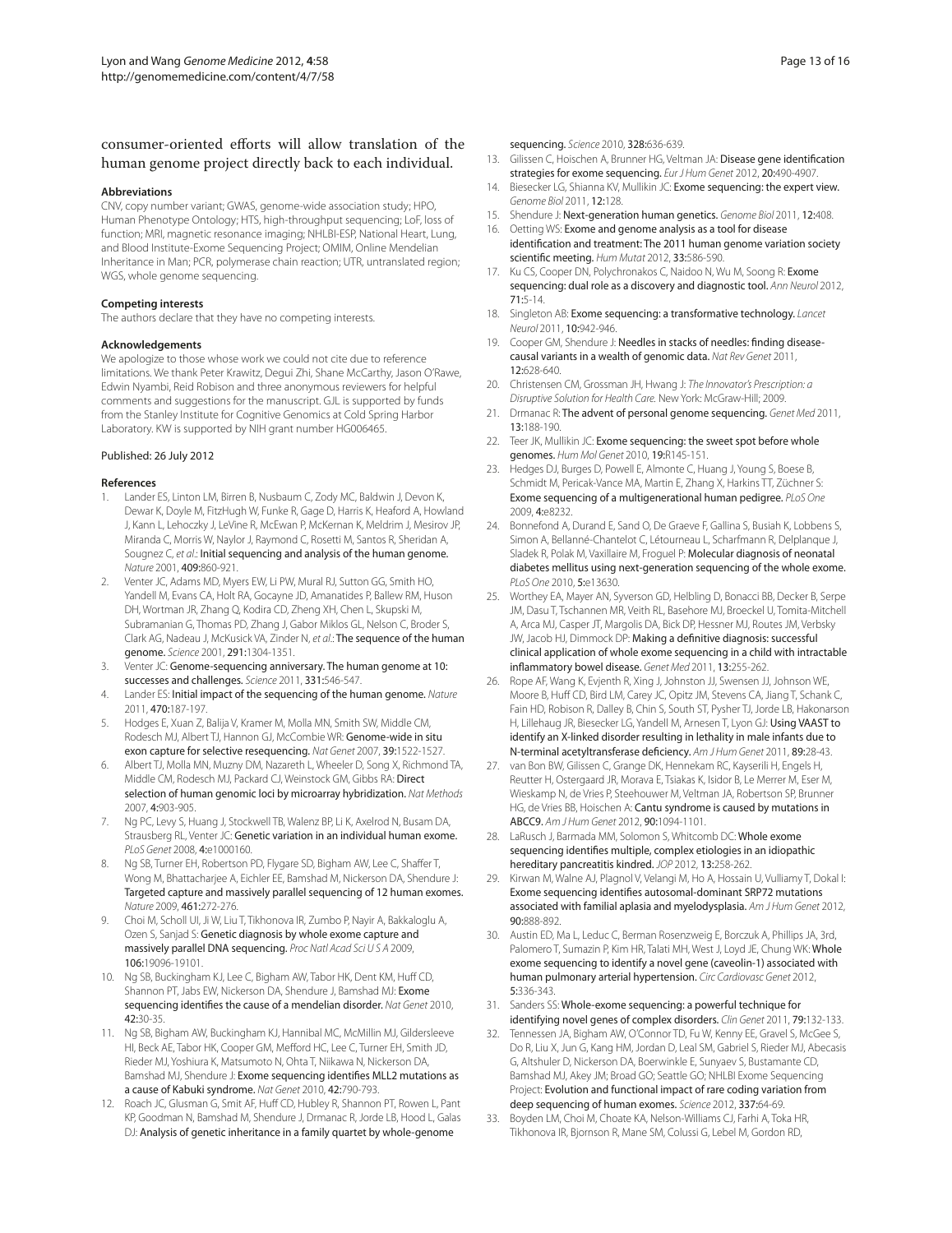Semmekrot BA, Poujol A, Välimäki MJ, De Ferrari ME, Sanjad SA, Gutkin M, Karet FE, Tucci JR, Stockigt JR, Keppler-Noreuil KM, Porter CC, Anand SK, Whiteford ML, Davis ID, Dewar SB, Bettinelli A, Fadrowski JJ, Belsha CW: Mutations in kelch-like 3 and cullin 3 cause hypertension and electrolyte abnormalities. *Nature* 2012, 482:98-102.

- 34. Iossifov I, Ronemus M, Levy D, Wang Z, Hakker I, Rosenbaum J, Yamrom B, Lee YH, Narzisi G, Leotta A, Kendall J, Grabowska E, Ma B, Marks S, Rodgers L, Stepansky A, Troge J, Andrews P, Bekritsky M, Pradhan K, Ghiban E, Kramer M, Parla J, Demeter R, Fulton LL, Fulton RS, Magrini VJ, Ye K, Darnell JC, Darnell RB, *et al*.: De novo gene disruptions in children on the autistic spectrum. *Neuron* 2012, 74:285-299.
- 35. Cartault F, Munier P, Benko E, Desguerre I, Hanein S, Boddaert N, Bandiera S, Vellayoudom J, Krejbich-Trotot P, Bintner M, Hoarau JJ, Girard M, Génin E, de Lonlay P, Fourmaintraux A, Naville M, Rodriguez D, Feingold J, Renouil M, Munnich A, Westhof E, Fähling M, Lyonnet S, Henrion-Caude A: Mutation in a primate-conserved retrotransposon reveals a noncoding RNA as a mediator of infantile encephalopathy. *Proc Natl Acad Sci U S A* 2012, 109:4980-4985.
- 36. Full spectrum genetics. *Nat Genet* 2012, 44:1.
- 37. Need AC, Shashi V, Hitomi Y, Schoch K, Shianna KV, McDonald MT, Meisler MH, Goldstein DB: Clinical application of exome sequencing in undiagnosed genetic conditions. *J Med Genet* 2012, 49:353-361.
- Lyon GJ, Jiang T, Van Wijk R, Wang W, Bodily PM, Xing J, Tian L, Robison RJ, Clement M, Lin Y, Zhang P, Liu Y, Moore B, Glessner JT, Elia J, Reimherr F, van Solinge WW, Yandell M, Hakonarson H, Wang J, Johnson WE, Wei Z, Wang K: Exome sequencing and unrelated findings in the context of complex disease research: ethical and clinical implications. *Discov Med* 2011, 12:41-55.
- 39. Meacham F, Boffelli D, Dhahbi J, Martin DI, Singer M, Pachter L: Identification and correction of systematic error in high-throughput sequence data. *BMC Bioinformatics* 2011, 12:451.
- 40. Jacobs KB, Yeager M, Zhou W, Wacholder S, Wang Z, Rodriguez-Santiago B, Hutchinson A, Deng X, Liu C, Horner MJ, Cullen M, Epstein CG, Burdett L, Dean MC, Chatterjee N, Sampson J, Chung CC, Kovaks J, Gapstur SM, Stevens VL, Teras LT, Gaudet MM, Albanes D, Weinstein SJ, Virtamo J, Taylor PR, Freedman ND, Abnet CC, Goldstein AM, Hu N: Detectable clonal mosaicism and its relationship to aging and cancer. *Nat Genet* 2012, 44:651-658.
- 41. Laurie CC, Laurie CA, Rice K, Doheny KF, Zelnick LR, McHugh CP, Ling H, Hetrick KN, Pugh EW, Amos C, Wei Q, Wang LE, Lee JE, Barnes KC, Hansel NN, Mathias R, Daley D, Beaty TH, Scott AF, Ruczinski I, Scharpf RB, Bierut LJ, Hartz SM, Landi MT, Freedman ND, Goldin LR, Ginsburg D, Li J, Desch KC, Strom SS, *et al*.: Detectable clonal mosaicism from birth to old age and its relationship to cancer. *Nat Genet* 2012, 44:642-650.
- 42. Piotrowski A, Bruder CE, Andersson R, Diaz de Stahl T, Menzel U, Sandgren J, Poplawski A, von Tell D, Crasto C, Bogdan A, Bartoszewski R, Bebok Z, Krzyzanowski M, Jankowski Z, Partridge EC, Komorowski J, Dumanski JP: Somatic mosaicism for copy number variation in differentiated human tissues. *Hum Mutat* 2008, 29:1118-1124.
- 43. Pathak J, Wang J, Kashyap S, Basford M, Li R, Masys DR, Chute CG: Mapping clinical phenotype data elements to standardized metadata repositories and controlled terminologies: the eMERGE Network experience. *J Am Med Inform Assoc* 2011, 18:376-386.
- 44. World Health Organization: International Classification of Diseases. [http://www.who.int/classifications/icd/en/]
- 45. Robinson PN, Kohler S, Bauer S, Seelow D, Horn D, Mundlos S: The Human Phenotype Ontology: a tool for annotating and analyzing human hereditary disease. *Am J Hum Genet* 2008, 83:610-615.
- 46. MacArthur DG, Balasubramanian S, Frankish A, Huang N, Morris J, Walter K, Jostins L, Habegger L, Pickrell JK, Montgomery SB, Albers CA, Zhang ZD, Conrad DF, Lunter G, Zheng H, Ayub Q, DePristo MA, Banks E, Hu M, Handsaker RE, Rosenfeld JA, Fromer M, Jin M, Mu XJ, Khurana E, Ye K, Kay M, Saunders GI, Suner MM, Hunt T, *et al*.: A systematic survey of loss-offunction variants in human protein-coding genes. *Science* 2012, 335:823-828.
- 47. Ackermann RR, Rogers J, Cheverud JM: Identifying the morphological signatures of hybridization in primate and human evolution. *J Hum Evol* 2006, 51:632-645.
- 48. Hannibal MC, Buckingham KJ, Ng SB, Ming JE, Beck AE, McMillin MJ, Gildersleeve HI, Bigham AW, Tabor HK, Mefford HC, Cook J, Yoshiura K, Matsumoto T, Matsumoto N, Miyake N, Tonoki H, Naritomi K, Kaname T, Nagai T, Ohashi H, Kurosawa K, Hou JW, Ohta T, Liang D, Sudo A, Morris CA, Banka S, Black GC, Clayton-Smith J, Nickerson DA, *et al*.: Spectrum of MLL2 (ALR)

mutations in 110 cases of Kabuki syndrome. *Am J Med Genet A* 2011, 155A:1511-1516.

- 49. Hamilton BA, Yu BD: Modifier genes and the plasticity of genetic networks in mice. *PLoS Genet* 2012, 8:e1002644.
- 50. Jongmans MC, Verwiel ET, Heijdra Y, Vulliamy T, Kamping EJ, Hehir-Kwa JY, Bongers EM, Pfundt R, van Emst L, van Leeuwen FN, van Gassen KL, Geurts van Kessel A, Dokal I, Hoogerbrugge N, Ligtenberg MJ, Kuiper RP: Revertant somatic mosaicism by mitotic recombination in dyskeratosis congenita. *Am J Hum Genet* 2012, 90:426-433.
- 51. Steinbusch C, van Roozendaal K, Tserpelis D, Smeets E, Kranenburg-de Koning T, de Waal K, Zweier C, Rauch A, Hennekam R, Blok M, Schrander-Stumpel C: Somatic mosaicism in a mother of two children with Pitt-Hopkins syndrome. *Clin Genet* 2012. doi: 10.1111/j.1399-0004.2012.01857.x.
- 52. Yamada M, Okura Y, Suzuki Y, Fukumura S, Miyazaki T, Ikeda H, Takezaki S, Kawamura N, Kobayashi I, Ariga T: Somatic mosaicism in two unrelated patients with X-linked chronic granulomatous disease characterized by the presence of a small population of normal cells. *Gene* 2012, 497:110-115.
- Lindhurst MJ, Sapp JC, Teer JK, Johnston JJ, Finn EM, Peters K, Turner J, Cannons JL, Bick D, Blakemore L, Blumhorst C, Brockmann K, Calder P, Cherman N, Deardorff MA, Everman DB, Golas G, Greenstein RM, Kato BM, Keppler-Noreuil KM, Kuznetsov SA, Miyamoto RT, Newman K, Ng D, O'Brien K, Rothenberg S, Schwartzentruber DJ, Singhal V, Tirabosco R, Upton J, *et al*.: A mosaic activating mutation in AKT1 associated with the Proteus syndrome. *N Engl J Med* 2011, 365:611-619.
- Choate KA, Lu Y, Zhou J, Choi M, Elias PM, Farhi A, Nelson-Williams C, Crumrine D, Williams ML, Nopper AJ, Bree A, Milstone LM, Lifton RP: Mitotic recombination in patients with ichthyosis causes reversion of dominant mutations in KRT10. *Science* 2010, 330:94-97.
- 55. Coufal NG, Garcia-Perez JL, Peng GE, Marchetto MC, Muotri AR, Mu Y, Carson CT, Macia A, Moran JV, Gage FH: Ataxia telangiectasia mutated (ATM) modulates long interspersed element-1 (L1) retrotransposition in human neural stem cells. *Proc Natl Acad Sci U S A* 2011, 108:20382-20387.
- 56. Veeramah KR, O'Brien JE, Meisler MH, Cheng X, Dib-Hajj SD, Waxman SG, Talwar D, Girirajan S, Eichler EE, Restifo LL, Erickson RP, Hammer MF: De novo pathogenic SCN8A mutation identified by whole-genome sequencing of a family quartet affected by infantile epileptic encephalopathy and SUDEP. *Am J Hum Genet* 2012, 90:502-510.
- 57. Norton N, Li D, Rieder MJ, Siegfried JD, Rampersaud E, Zuchner S, Mangos S, Gonzalez-Quintana J, Wang L, McGee S, Reiser J, Martin E, Nickerson DA, Hershberger RE: Genome-wide studies of copy number variation and exome sequencing identify rare variants in BAG3 as a cause of dilated cardiomyopathy. *Am J Hum Genet* 2011, 88:273-282.
- 58. Norton N, Robertson PD, Rieder MJ, Zuchner S, Rampersaud E, Martin E, Li D, Nickerson DA, Hershberger RE: Evaluating pathogenicity of rare variants from dilated cardiomyopathy in the exome era. *Circ Cardiovasc Genet*2012, 5:167-174.
- 59. Eichers ER, Lewis RA, Katsanis N, Lupski JR: Triallelic inheritance: a bridge between Mendelian and multifactorial traits. *Ann Med* 2004, 36:262-272.
- 60. Katsanis N, Ansley SJ, Badano JL, Eichers ER, Lewis RA, Hoskins BE, Scambler PJ, Davidson WS, Beales PL, Lupski JR: Triallelic inheritance in Bardet-Biedl syndrome, a Mendelian recessive disorder. *Science* 2001, 293:2256-2259.
- 61. Davis EE, Katsanis N: The ciliopathies: a transitional model into systems biology of human genetic disease. *Curr Opin Genet Devel* 2012, 22:290-303.
- 62. Abu-Safieh L, Al-Anazi S, Al-Abdi L, Hashem M, Alkuraya H, Alamr M, Sirelkhatim MO, Al-Hassnan Z, Alkuraya B, Mohamed JY, Al-Salem A, Alrashed M, Faqeih E, Softah A, Al-Hashem A, Wali S, Rahbeeni Z, Alsayed M, Khan AO, Al-Gazali L, Taschner PE, Al-Hazzaa S, Alkuraya FS: In search of triallelism in Bardet-Biedl syndrome. *Eur J Hum Genet* 2012, 20:420-427.
- 63. Smaoui N, Chaabouni M, Sergeev YV, Kallel H, Li S, Mahfoudh N, Maazoul F, Kammoun H, Gandoura N, Bouaziz A, Nouiri E, M'Rad R, Chaabouni H, Hejtmancik JF: Screening of the eight BBS genes in Tunisian families: no evidence of triallelism. *Invest Ophthalmol Vis Sci* 2006, 47:3487-3495.
- 64. Laurier V, Stoetzel C, Muller J, Thibault C, Corbani S, Jalkh N, Salem N, Chouery E, Poch O, Licaire S, Licaire S, Danse JM, Amati-Bonneau P, Bonneau D, Mégarbané A, Mandel JL, Dollfus H: Pitfalls of homozygosity mapping: an extended consanguineous Bardet-Biedl syndrome family with two mutant genes (BBS2, BBS10), three mutations, but no triallelism. *Eur J Hum Genet* 2006, 14:1195-1203.
- 65. Nakane T, Biesecker LG: No evidence for triallelic inheritance of MKKS/BBS loci in Amish Mckusick-Kaufman syndrome. *Am J Med Genet A* 2005, 138:32-34.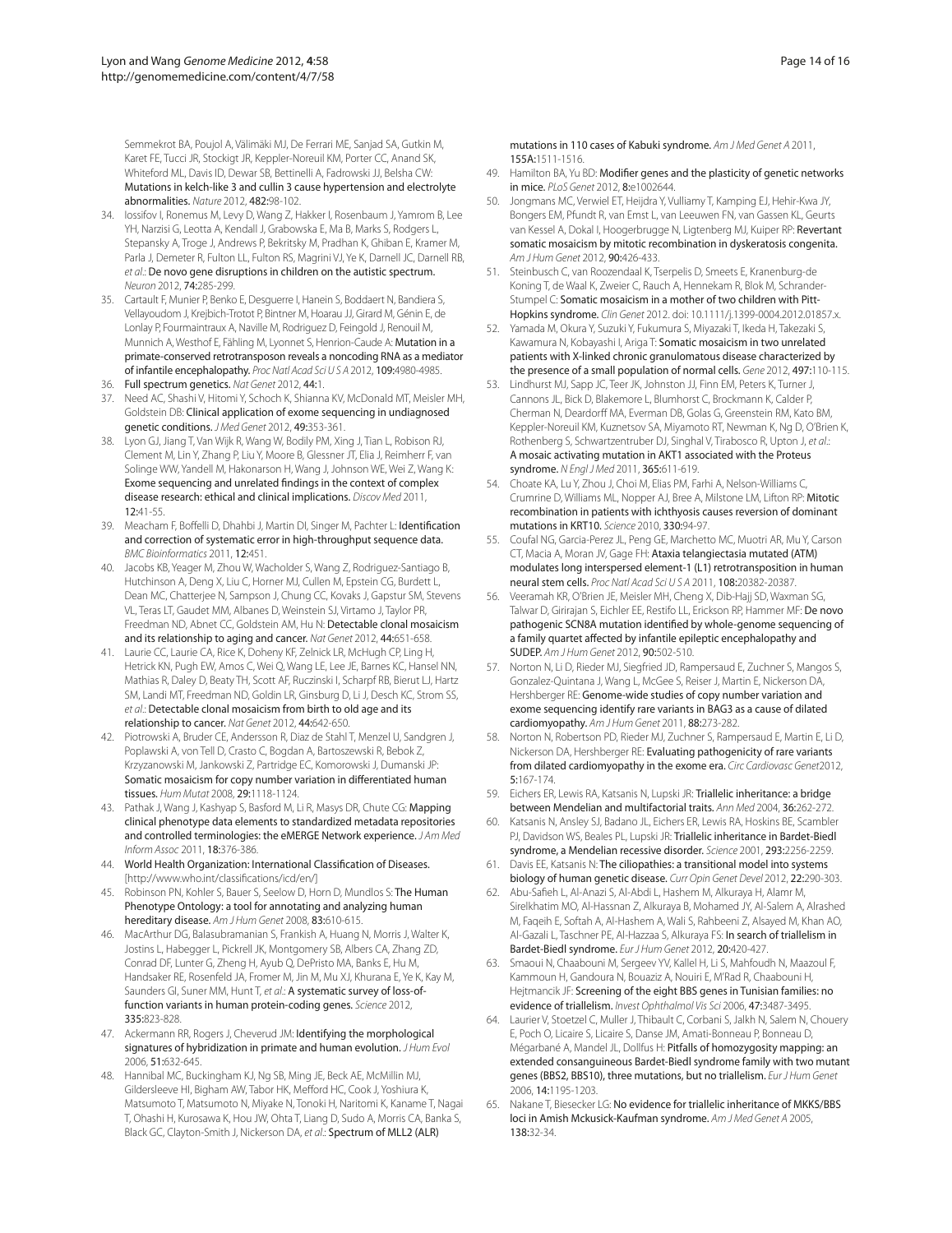- 66. Mykytyn K, Nishimura DY, Searby CC, Beck G, Bugge K, Haines HL, Cornier AS, Cox GF, Fulton AB, Carmi R, Iannaccone A, Jacobson SG, Weleber RG, Wright AF, Riise R, Hennekam RC, Lüleci G, Berker-Karauzum S, Biesecker LG, Stone EM, Sheffield VC: Evaluation of complex inheritance involving the most common Bardet-Biedl syndrome locus (BBS1). *Am J Med Genet A* 2003, 72:429-437.
- 67. McPherson JD: Next-generation gap. *Nat Methods* 2009, 6:S2-5.
- 68. Schuster SC, Miller W, Ratan A, Tomsho LP, Giardine B, Kasson LR, Harris RS, Petersen DC, Zhao F, Qi J, Alkan C, Kidd JM, Sun Y, Drautz DI, Bouffard P, Muzny DM, Reid JG, Nazareth LV, Wang Q, Burhans R, Riemer C, Wittekindt NE, Moorjani P, Tindall EA, Danko CG, Teo WS, Buboltz AM, Zhang Z, Ma Q, Oosthuysen A, *et al*.: Complete Khoisan and Bantu genomes from southern Africa. *Nature* 2010, 463:943-947.
- 69. Trapnell C, Salzberg SL: How to map billions of short reads onto genomes. *Nat Biotechnol* 2009, 27:455-457.
- 70. Dalca AV, Brudno M: Genome variation discovery with high-throughput sequencing data. *Brief Bioinform* 2010, 11:3-14.
- 71. Teer JK, Green ED, Mullikin JC, Biesecker LG: VarSifter: Visualizing and analyzing exome-scale sequence variation data on a desktop computer. *Bioinformatics* 2012, 28:599-600.
- 72. Asmann YW, Middha S, Hossain A, Baheti S, Li Y, Chai HS, Sun Z, Duffy PH, Hadad AA, Nair A, Liu X, Zhang Y, Klee EW, Kalari KR, Kocher JP: TREAT: a bioinformatics tool for variant annotations and visualizations in targeted and exome sequencing data. *Bioinformatics* 2012, 28:277-278.
- 73. Stitziel NO, Kiezun A, Sunyaev S: Computational and statistical approaches to analyzing variants identified by exome sequencing. *Genome Biol* 2011, 12:227.
- 74. Pippucci T, Benelli M, Magi A, Martelli PL, Magini P, Torricelli F, Casadio R, Seri M, Romeo G: EX-HOM (EXome HOMozygosity): a proof of principle. *Hum Hered* 2011, 72:45-53.
- 75. Yandell M, Huff C, Hu H, Singleton M, Moore B, Xing J, Jorde LB, Reese MG: A probabilistic disease-gene finder for personal genomes. *Genome Res* 2011, 21:1529-1542.
- 76. Ionita-Laza I, Makarov V, Yoon S, Raby B, Buxbaum J, Nicolae DL, Lin X: Finding disease variants in Mendelian disorders by using sequence data: methods and applications. *Am J Hum Genet* 2011, 89:701-712.
- 77. Ji HP: Improving bioinformatic pipelines for exome variant calling. *Genome Med* 2012, 4:7.
- 78. Li MX, Gui HS, Kwan JS, Bao SY, Sham PC: A comprehensive framework for prioritizing variants in exome sequencing studies of Mendelian diseases. *Nucleic Acids Res* 2012, 40:e53.
- 79. Lopes MC, Joyce C, Ritchie GR, John SL, Cunningham F, Asimit J, Zeggini E: A combined functional annotation score for non-synonymous variants. *Hum Hered* 2012, 73:47-51.
- 80. Hu J, Ng PC: Predicting the effects of frameshifting indels. *Genome Biol*  2012, 13:R9.
- 81. Ng PC, Henikoff S: Predicting the effects of amino acid substitutions on protein function. *Annu Rev Genomics Hum Genet* 2006, 7:61-80.
- 82. Kumar P, Henikoff S, Ng PC: Predicting the effects of coding nonsynonymous variants on protein function using the SIFT algorithm. *Nat Protoc* 2009, 4:1073-1081.
- 83. Jaffe A, Wojcik G, Chu A, Golozar A, Maroo A, Duggal P, Klein AP: Identification of functional genetic variation in exome sequence analysis. *BMC Proc* 2011, 5(Suppl 9):S13.
- 84. Wei P, Liu X, Fu YX: Incorporating predicted functions of nonsynonymous variants into gene-based analysis of exome sequencing data: a comparative study. *BMC Proc* 2011, 5(Suppl 9):S20.
- 85. Sethumadhavan R, Doss CG, Rajasekaran R: In silico searching for diseaseassociated functional DNA variants. *Methods Mol Biol* 2011, 760:239-250.
- 86. Zou M, Baitei EY, Alzahrani AS, Parhar RS, Al-Mohanna FA, Meyer BF, Shi Y: Mutation prediction by PolyPhen or functional assay, a detailed comparison of CYP27B1 missense mutations. *Endocrine* 2011, 40:14-20.
- 87. Hicks S, Wheeler DA, Plon SE, Kimmel M: Prediction of missense mutation functionality depends on both the algorithm and sequence alignment employed. *Hum Mutat* 2011, 32:661-668.
- 88. Thusberg J, Olatubosun A, Vihinen M: Performance of mutation pathogenicity prediction methods on missense variants. *Hum Mutat* 2011, 32:358-368.
- 89. Flanagan SE, Patch AM, Ellard S: Using SIFT and PolyPhen to predict loss-offunction and gain-of-function mutations. *Genet Test Mol Biomarkers* 2010, 14:533-537.
- 90. Wei Q, Wang L, Wang Q, Kruger WD, Dunbrack RL Jr: Testing computational prediction of missense mutation phenotypes: functional characterization of 204 mutations of human cystathionine beta synthase. *Proteins* 2010, 78:2058-2074.
- 91. Liu X, Jian X, Boerwinkle E: dbNSFP: a lightweight database of human nonsynonymous SNPs and their functional predictions. *Hum Mutat* 2011, 32:894-899.
- 92. Schwarz JM, Rodelsperger C, Schuelke M, Seelow D: MutationTaster evaluates disease-causing potential of sequence alterations. *Nat Methods* 2010, 7:575-576.
- 93. Adzhubei IA, Schmidt S, Peshkin L, Ramensky VE, Gerasimova A, Bork P, Kondrashov AS, Sunyaev SR: A method and server for predicting damaging missense mutations. *Nat Methods* 2010, 7:248-249.
- 94. Chun S, Fay JC: Identification of deleterious mutations within three human genomes. *Genome Res* 2009, 19:1553-1561.
- 95. Wang J, Zhang J, Li K, Zhao W, Cui Q: SpliceDisease database: linking RNA splicing and disease. *Nucleic Acids Res* 2012, 40:D1055-1059.
- Sauna ZE, Kimchi-Sarfaty C: Understanding the contribution of synonymous mutations to human disease. *Nat Rev Genet* 2011, 12:683-691.
- 97. Esteller M: Non-coding RNAs in human disease. *Nat Rev Genet* 2011, 12:861-874.
- 98. Klopocki E, Mundlos S: Copy-number variations, noncoding sequences, and human phenotypes. *Annu Rev Genomics Hum Genet* 2011, 12:53-72.
- 99. Zhong S, Sharp DS, Grove JS, Bruce C, Yano K, Curb JD, Tall AR: Increased coronary heart disease in Japanese-American men with mutation in the cholesteryl ester transfer protein gene despite increased HDL levels. *J Clin Invest* 1996, 97:2917-2923.
- 100. Myers RM, Stamatoyannopoulos J, Snyder M, Dunham I, Hardison RC, Bernstein BE, Gingeras TR, Kent WJ, Birney E, Wold B, Crawford GE: A user's guide to the encyclopedia of DNA elements (ENCODE). *PLoS Biol* 2011, 9:e1001046.
- 101. Al Olama AA, Kote-Jarai Z, Giles GG, Guy M, Morrison J, Severi G, Leongamornlert DA, Tymrakiewicz M, Jhavar S, Saunders E, Hopper JL, Southey MC, Muir KR, English DR, Dearnaley DP, Ardern-Jones AT, Hall AL, O'Brien LT, Wilkinson RA, Sawyer E, Lophatananon A; UK Genetic Prostate Cancer Study Collaborators/British Association of Urological Surgeons' Section of Oncology; UK Prostate testing for cancer and Treatment study (ProtecT Study) Collaborators, Horwich A, Huddart RA, Khoo VS, Parker CC, Woodhouse CJ, Thompson A, Christmas T, Ogden C, Cooper C, Donovan JL, Hamdy FC, Neal DE, Eeles RA, Easton DF: Multiple loci on 8q24 associated with prostate cancer susceptibility. *Nat Genet* 2009, 41:1058-1060.
- 102. Enciso-Mora V, Broderick P, Ma Y, Jarrett RF, Hjalgrim H, Hemminki K, van den Berg A, Olver B, Lloyd A, Dobbins SE, Lightfoot T, van Leeuwen FE, Försti A, Diepstra A, Broeks A, Vijayakrishnan J, Shield L, Lake A, Montgomery D, Roman E, Engert A, von Strandmann EP, Reiners KS, Nolte IM, Smedby KE, Adami HO, Russell NS, Glimelius B, Hamilton-Dutoit S, de Bruin M, *et al*.: A genome-wide association study of Hodgkin's lymphoma identifies new susceptibility loci at 2p16.1 (REL), 8q24.21 and 10p14 (GATA3). *Nat Genet* 2010, 42:1126-1130.
- 103. Kiemeney LA, Thorlacius S, Sulem P, Geller F, Aben KK, Stacey SN, Gudmundsson J, Jakobsdottir M, Bergthorsson JT, Sigurdsson A, Blondal T, Witjes JA, Vermeulen SH, Hulsbergen-van de Kaa CA, Swinkels DW, Ploeg M, Cornel EB, Vergunst H, Thorgeirsson TE, Gudbjartsson D, Gudjonsson SA, Thorleifsson G, Kristinsson KT, Mouy M, Snorradottir S, Placidi D, Campagna M, Arici C, Koppova K, Gurzau E, *et al*.: Sequence variant on 8q24 confers susceptibility to urinary bladder cancer. *Nat Genet* 2008, 40:1307-1312.
- 104. Zanke BW, Greenwood CM, Rangrej J, Kustra R, Tenesa A, Farrington SM, Prendergast J, Olschwang S, Chiang T, Crowdy E, Ferretti V, Laflamme P, Sundararajan S, Roumy S, Olivier JF, Robidoux F, Sladek R, Montpetit A, Campbell P, Bezieau S, O'Shea AM, Zogopoulos G, Cotterchio M, Newcomb P, McLaughlin J, Younghusband B, Green R, Green J, Porteous ME, Campbell H, *et al*.: Genome-wide association scan identifies a colorectal cancer susceptibility locus on chromosome 8q24. *Nat Genet* 2007, 39:989-994.
- 105. The International HapMap Project. *Nature* 2003, 426:789-796.
- 106. International HapMap Consortium, Frazer KA, Ballinger DG, Cox DR, Hinds DA, Stuve LL, Gibbs RA, Belmont JW, Boudreau A, Hardenbol P, Leal SM, Pasternak S, Wheeler DA, Willis TD, Yu F, Yang H, Zeng C, Gao Y, Hu H, Hu W, Li C, Lin W, Liu S, Pan H, Tang X, Wang J, Wang W, Yu J, Zhang B, Zhang Q, Zhao H, *et al*.: A second generation human haplotype map of over 3.1 million SNPs. *Nature* 2007, 449:851-861.
- 107. International HapMap 3 Consortium, Altshuler DM, Gibbs RA, Peltonen L,